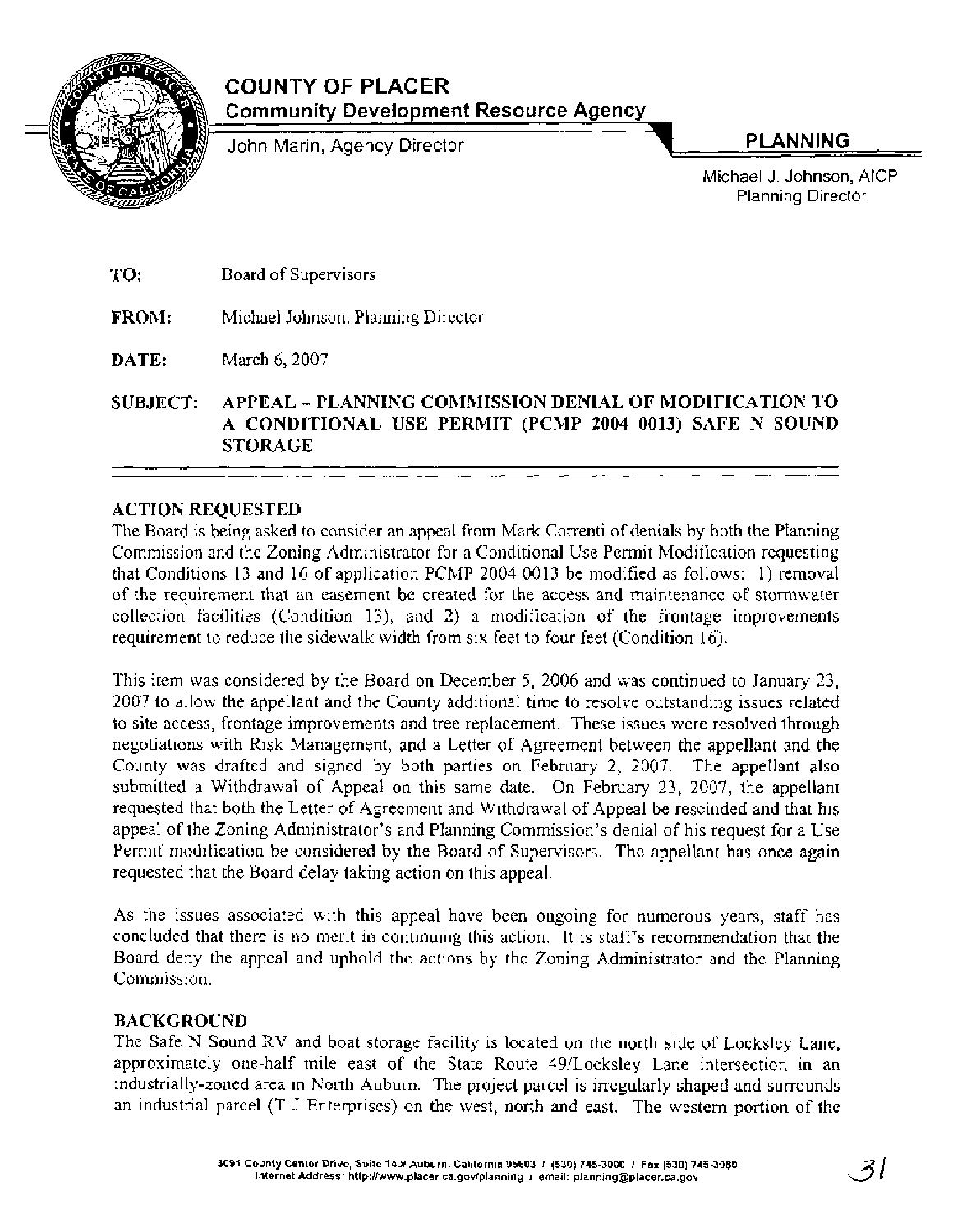parcel is a narrow flag section; the greater part of the parcel is located north and east of the T J Enterprises site. A driveway access located within the flag section connects Locksley Lane to the storage facility.

#### Entitlement Process

On May 11, 2001, the Planning Commission approved a one-year Temporary Conditional Use Permit (CUP-2526) for a storage yard for recreational vehicles and boats. The next year, the applicant submitted an Environmental Questionnaire (EIAQ) as the first step towards obtaining a permanent Conditional Use Permit. In May 2003, the EIAQ was deemed withdrawn because of unreasonable delay (i.e., non-action/non-response from the applicant). A new EIAQ was submitted in June 2003, and a Mitigated Negative Declaration (EIAQ-3702) was prepared in August 2003. The following month, the applicant filed an appeal of staff's proposed mitigation measure to install a sidewalk in the Locksley Lane frontage. The Planning Commission heard and denied the appeal in November 2003.

Although the Mitigated Negative Declaration was revised to remove the sidewalk as a mitigation measure, language was included to note that the Street Improvement Ordinance would require the construction of frontage improvements as a condition of a permanent Conditional Use Permit. The applicant signed the Mitigated Negative Declaration in January 2004, thereby accepting all mitigation measures.

On July 1, 2004, the Zoning Administrator approved a Conditional Use Permit and a Variance to fence height (PCUP 2004 0013) to allow for the operation of a boat and recreational storage yard. The permit was approved with 34 conditions that addressed issues such as the approved use of the site (outdoor storage), design review issues (landscaping, fencing), drainage, frontage improvements, improvement plans and the prohibition against hazardous materials. Subsequent to that hearing, the Code Enforcement Division determined that the applicant was in noncompliance with the conditions of the permit and issued a Notice of Code violation.

The Zoning Administrator held hearings on August 4, 2005, and again on November 3, 2005, to consider the revocation of the Use Permit. At the November hearing, the Zoning Administrator took action to suspend the revocation action in order to allow the applicant the opportunity to bring his project into compliance with the approved conditions. The Zoning Administrator's primary direction to the applicant was to submit Improvement Plans to the Engineering and Surveying Department to address specific requirements contained in the conditions of the Use Permit. The applicant's engineer prepared Improvement Plans and submitted them to ESD in February 2006.

# Improvement Plans

The Engineering and Surveying Department received the second submittal of the applicant's Improvement Plans on February 8, 2006 and forwarded Plan Review comments to the applicant on March 6,2006. The applicant reviewed the Engineering and Surveying Department response to these Plans and took exception to two of the comments in the Engineering and Surveying Department review. Specifically, that he: 1) provide an Irrevocable Offer of Dedication (IOD) easement dedication to the County for the proposed stormwater collection facility and record this easement prior to Improvement Plan approval [consistent with Condition 131; and, 2) change the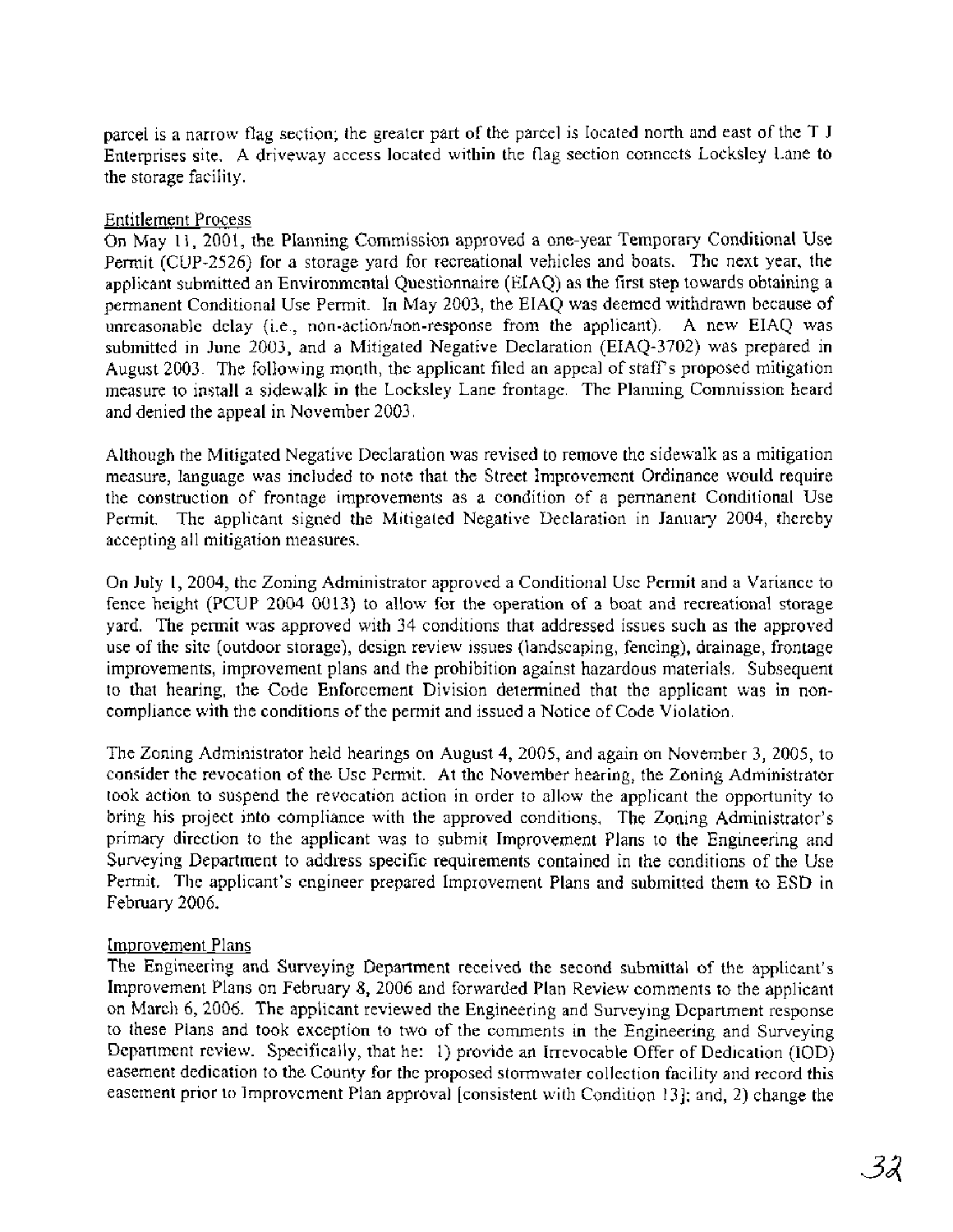width of the proposed sidewalk along the Locksley Lane frontage from four feet to six feet [consistent with Condition 161.

Mr. Correnti submitted an application to modify the conditions of the Conditional Use Permit, requesting that Conditions 13 and 16 be modified to remove the access easement requirement and to allow for a four-foot sidewalk along his frontage.

#### Zoning Administrator Hearing

The Conditional Use Permit Modification was heard by the Zoning Administrator on May 4, 2006. At the hearing, Mr. Correnti stated that he was more than capable of maintaining his property as he had extensive experience as a maintenance mechanic, and that the imposition of an easement to access the required detention facility would put a cloud on his title of the property. He also stated that if a six-foot wide sidewalk was installed along the Locksley Lane frontage, four trees that he planted in conformance with an approved Design Review Agreement would be lost. He was also concerned about the fact that there is no sidewalk in front of a business across the street, and his liability would increase as pedestrian traffic would be forced to use his sidewalk.

The Zoning Administrator stated that the approval of entitlements on a property, such as a Use Permit, actually increases the value of the property and that entitlements come with a certain set of parameters that are based upon public health and safety protections. He further stated that in order to preserve water quality, it is necessary to provide the County access to the property and that frontage improvements, such as sidewalks, ensure public safety.

The Zoning Administrator considered both Mr. Correnti's testimony and information provided by Development Review Committee staff and denied Mr. Correnti's request to modify the two conditions. The Zoning Administrator found that Condition 13 represented an "appropriate imposition of requirements" to ensure water quality and that Condition 16 was the "appropriate documentation of standards that are approved on a routine basis".

On May 12, 2006, Mr. Correnti appealed the Zoning Administrator's decision to the Planning Commission.

#### Planning Commission Hearing

The Planning Commission heard Mr. Correnti's appeal on September 28,2006. His appeal focused on the two conditions of the Use Permit (Conditions 13 and 16) and presented his rationale for modifying the two conditions.

#### Discussion of Issues

Following is a summary of the issues contained in the appeal, additional discussion at the hearing and staff's response to these issues.

#### *Condition 13*

Mr. Correnti stated that he has an extensive background and experience in maintenance and would provide all scheduled repairs and maintenance to the water quality facilities required on his property and that all the maintenance and repair of these facilities would be conducted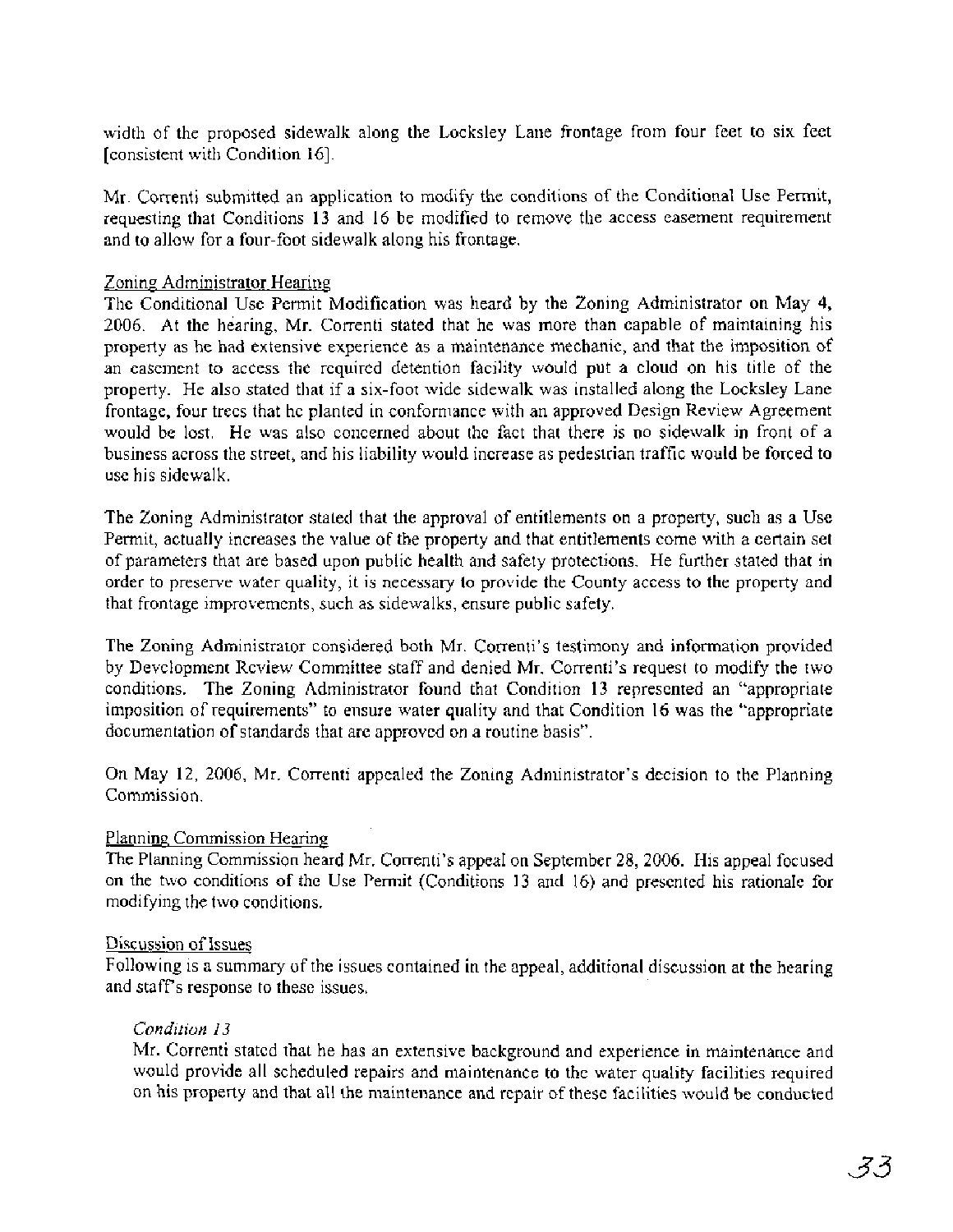to the manufacturer's (Jensen) specifications. He proposed that Jensen conduct annual inspections of the facilities and equipment at the County's expense.

Staff response: Condition 13 is a standard condition required of all commercial development where on-site impervious surfaces are developed. This condition is also a mitigation measure include in the Mitigated Negative Declaration prepared for the project to preserve water quality.

The project location is within the Placer County Phase I1 portion of the Federal Clean Water Act National Pollutant Discharge Elimination System (NPDES) program. It is the County's policy to require that easements be created and offered for dedication to the County for maintenance and access to the water quality facilities to insure that the County would have access should the State or Federal government ever mandate that the County be responsible for the maintenance. At this time, the County does not maintain water quality facilities on private property, maintenance of these facilities (BMPs) is the responsibility of the project owners/permittees unless, and until, a County Service Area is created and said facilities are accepted by the County for maintenance.

#### *Condition I6*

Mr. Correnti stated that the installation of a six-foot-wide sidewalk would result in the removal of the conifers that were planted per the direction of Planning Department staff. He added that the trees are flourishing and that they provide the desired screening of the Locksley Lane portion of the business frontage.

Staff response: Until such time that plans are submitted that show a six-foot sidewalk, it is difficult to ascertain the potential impact of sidewalk installation on the trees that are growing in the frontage area. It is entirely possible that a six-foot sidewalk will have little or no effect on the trees. Should relocation of the trees prove problematic and tree removal be required, staff has assured Mr. Correnti that the County will provide replacement trees of comparable size to be planted at locations he has prepared in the frontage area.

Furthermore, adjacent properties have six-foot-wide sidewalks in accordance with County specifications. A reduction to four feet along the Safe N Sound frontage could compromise pedestrian safety and convenience.

# *Additional Issues*

Mr. Correnti discussed two additional items with the Commission regarding the type of curb along the Locksley Lane frontage and the construction of a handicap ramp. The Engineering and Surveying Department's Improvement Plan comments require a vertical curb along the length of the sidewalk and a handicap ramp at an existing curb return and sidewalk segment located at the eastern end of the property. These comments were generated based on the Conditions of Approval of the Use Permit requiring frontage improvements. The existing curb return and sidewalk has a vertical curb and was installed as part of the Mountain Peoples Warehouse project. In order to construct a sidewalk access ramp, a portion of the existing curb return and sidewalk would have to be removed and a ramp constructed. Mr. Correnti proposed a rolled curb for the sidewalk along his property, a design that would be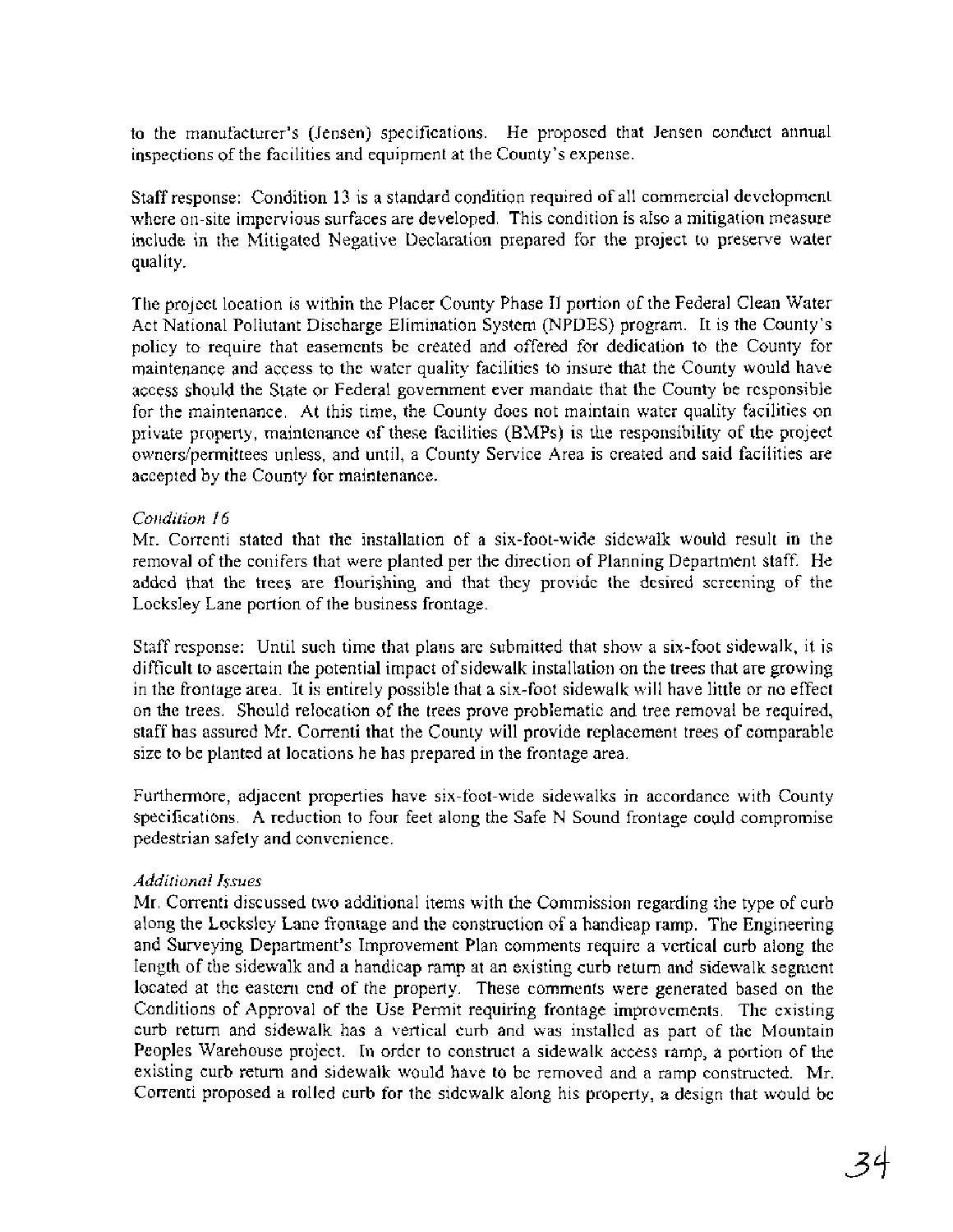consistent with the curbing installed by the adjoining property owner as part of his frontage improvements.

There was some discussion regarding the location of the sidewalk segment in relation to the property line. Michael Johnson, the Planning Director, pointed out that Mr. Correnti would not be responsible for off-site improvements. It has since been determined that most of the existing curb return and sidewalk is on Mr. Correnti's property frontage.

#### Commission Comments

Following is a summary of comments from the Commissioners specific to the appeal issues:

Commissioner Forman: Stated that he supported the need for an easement, as such, and the access easement will prevent future development over the stormwater detention facility. Commissioner Stafford: Stated that the easement is to protect access to the stormwater facility for maintenance and service activities and that such an easement does not preclude the use of the property. He also stated that, although several trees may be removed, the County's offer to pay for replacement trees is in excess of what is normally offered. Commissioner Denio: Stated that the water quality controls are State-mandated and that Mr. Correnti could go to the State for an individual water quality permit. Commissioner Burris: Stated that she noticed that almost every sidewalk in the area is on the north side of Locksley Lane. She also stated that Mr. Correnti planted the trees in good faith and that these trees would be impacted by a six-foot sidewalk. She also thought that the County's stormwater ordinance should be more in line with State requirements.

#### Planning Commission Action

The Commission, on a unanimous vote (7:0), denied the appeal. The Commission unanimously approved a one-year Extension of Time on the Use Permit for the storage facility.

#### Appeal

Mr. Correnti appealed the Commission's action on October 5, 2006. (Exhibit 4)

# RECOMMENDATION

Staff recommends that the Board of Supervisors deny the appeal, thereby upholding the previous actions by the Zoning Administrator and the Planning Commission, based upon to the following Findings.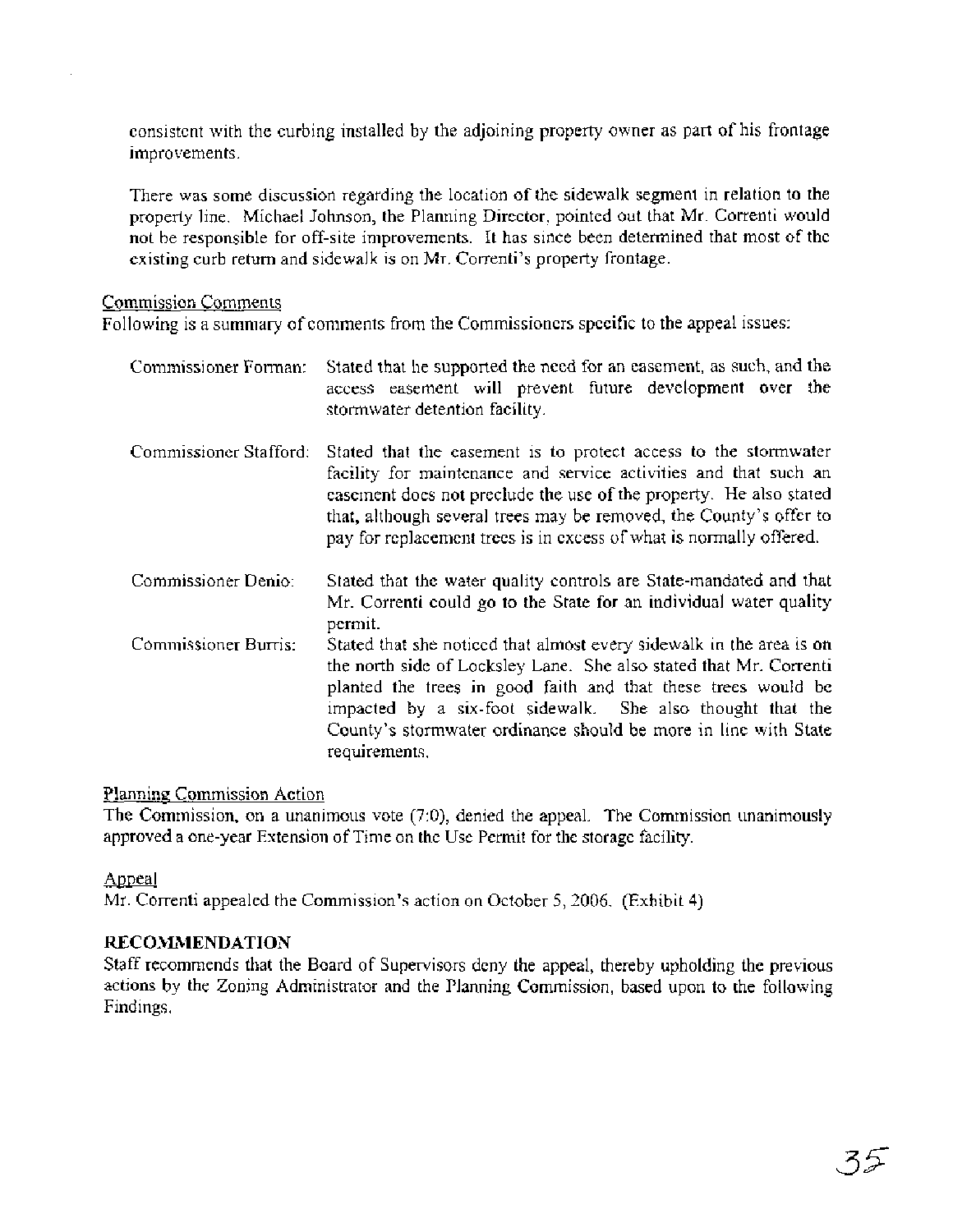### **FINDINGS**

- 1. The proposed revision to conditions is not consistent with applicable requirements for commercial projects in the County, specifically Plate R6 of the Land Development Manual and the Highway Deficiency Report.
- 2. The proposed revisions to the project would, under the circumstances of this particular case, be detrimental to the health, safety, peace, comfort and general welfare of people residing in the neighborhood of the proposed use, or be detrimental or injurious to property or improvements in the neighborhood or to the general welfare of the County in that the County would not receive the necessary drainage access easement to insure proper maintenance which could compromise public safety and that the reduced sidewalk width would not match the sidewalk width of adjacent parcels.
- 3. The proposed project revision would not be consistent with the character of the immediate neighborhood and would be contrary to its orderly development.

ctfully submitted,



AEL J. JOHNSON, AICP MICI Planning Director

# **EXHEITS:**

Emibit 1 - Vicinity Map Exhibit 2 - Site Plan Exhibit 3 - Photos Exhibit 4 - Board of Supervisors Appeal Exhibit 5 - Revised Conditions of Approval (PCUP 2004 0013)

cc: Mark and Kathy Correnti - Appellants

Copies Sent by Planning:

Phil Frantz - Engineering and Surveying Department Dana Wiyninger - Environmental Health Services Brent Backus - Air Pollution Control District Christa Darlington - County Counsel Michael Johnson - Planning Director Michael Wells - Supervising Planner Subject/chrono files

**0 WLUSWLNhchaclU3OSkafe n round\bar mmol doc**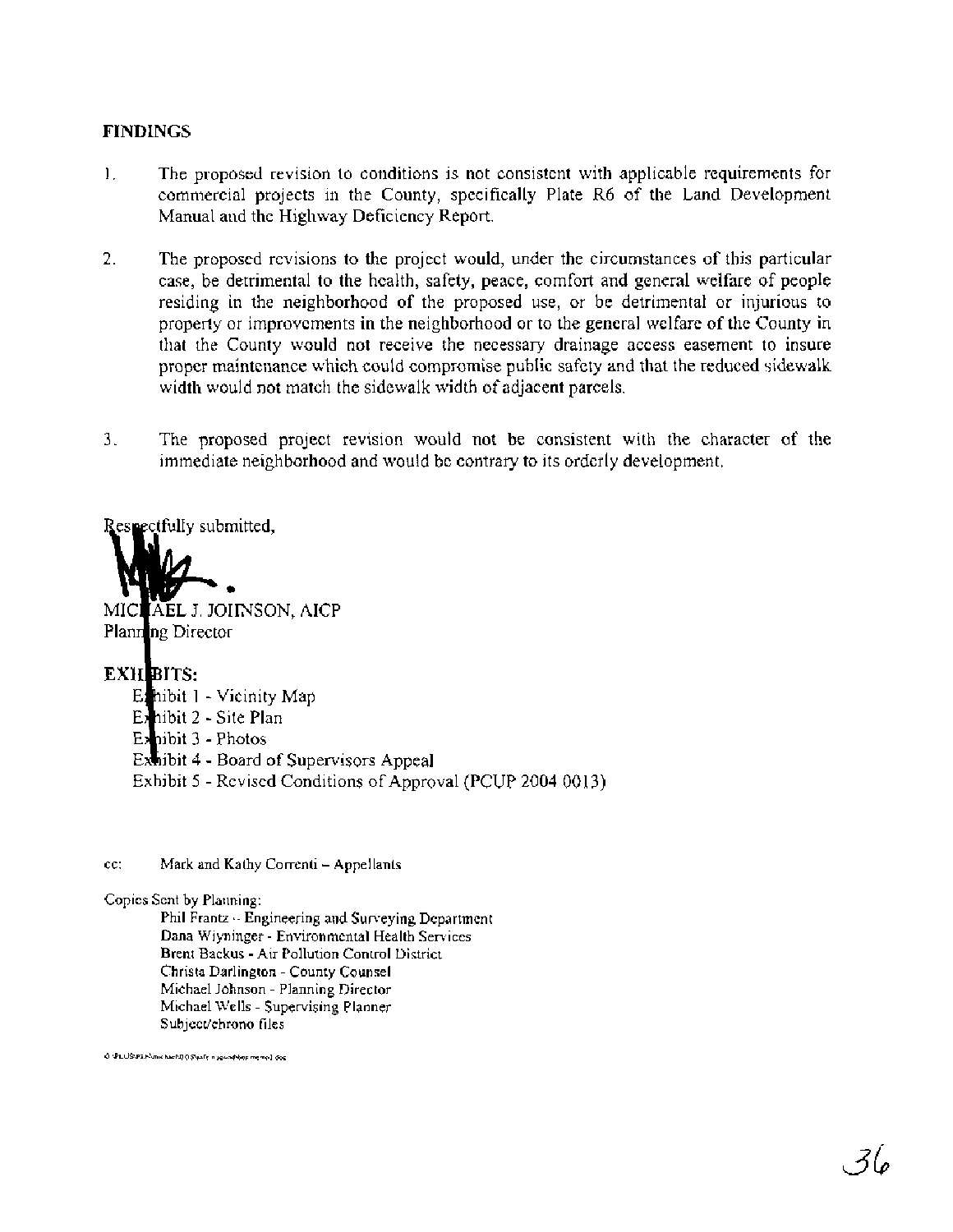

http://permitsgis:8080/agis 6 0/map/printMap.jsp?MapTitle=Safe+N+Sound&Notes=&Orientation=Landscape&PaperSize=Le... 9/21/2006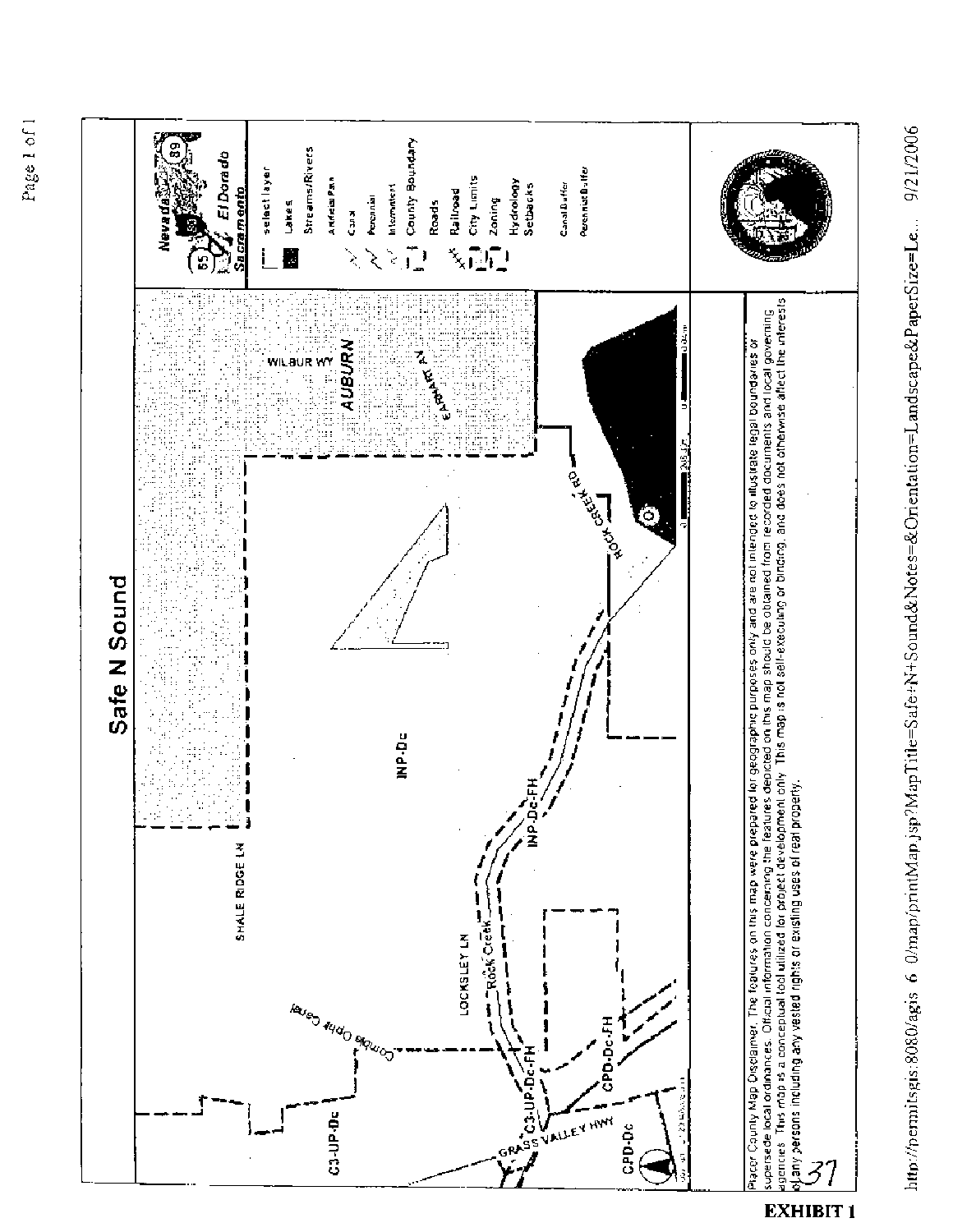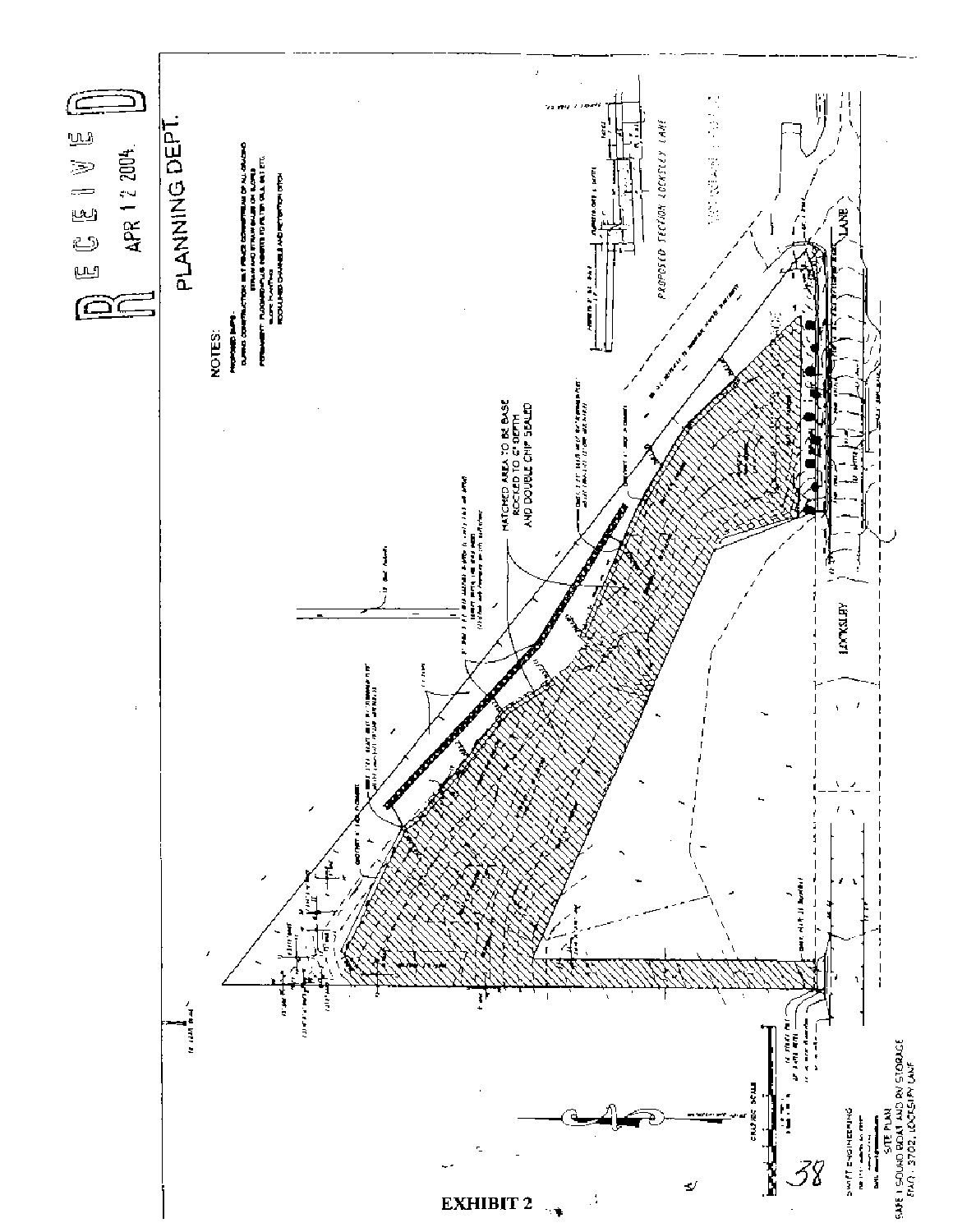

East view. Locksley Lane from TJ Enterprises. Note the frontage improvements that were installed by TJ<br>Enterprises along the north side of Locksley Lane, per the conditions of CUP-2144. These improvements<br>include a 6' side sidewalk and his business.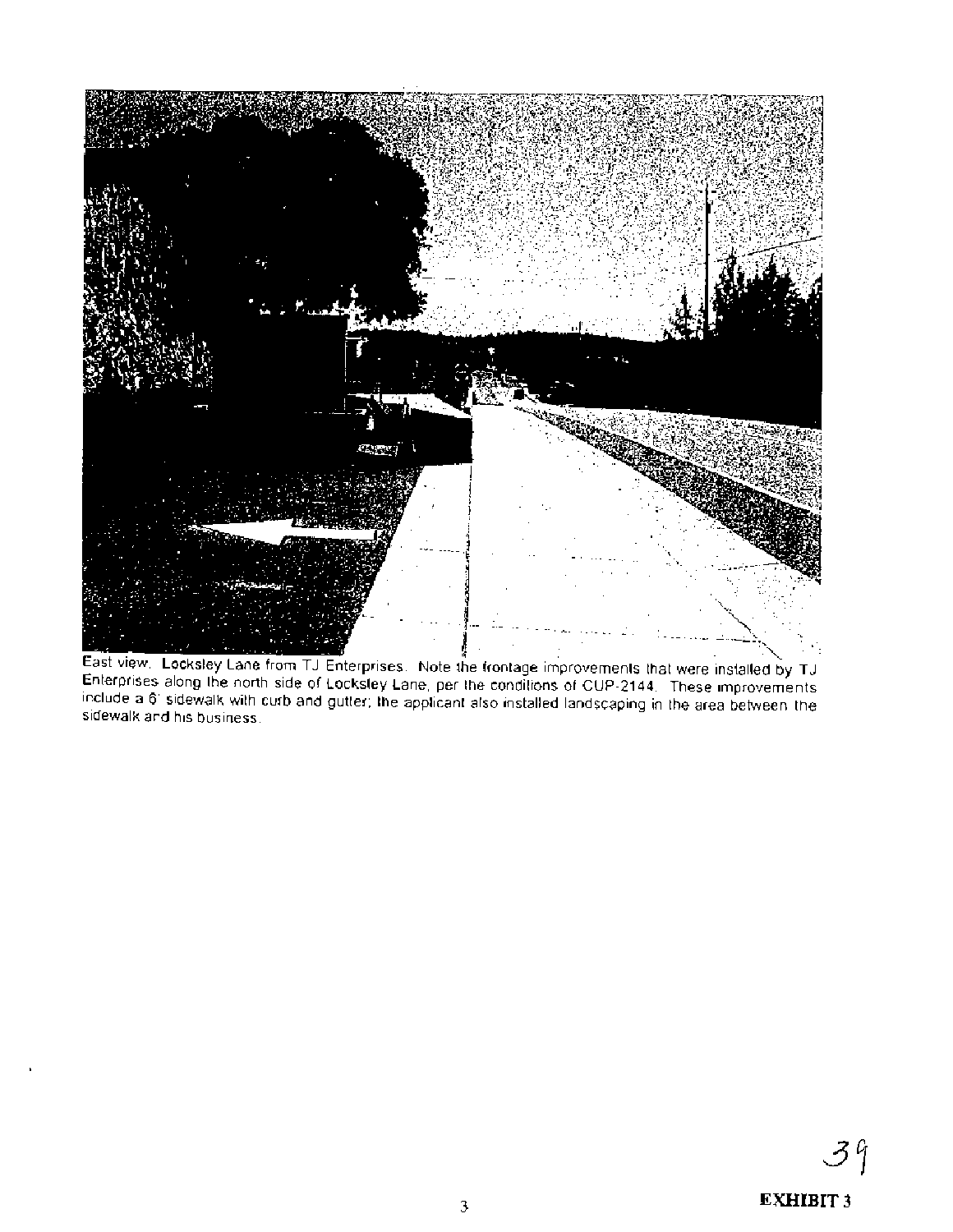

The 6' sidewalk installed by TJ Enterprises terminates at the Safe n Sound parcel on Locksley<br>Lane The sidewalk seen in the top center of the photo is a 6' sidewalk that is in front of the now vacant Mountain Peoples Warehouse building. This sidewalk was required as a condition of approval for CUP-2231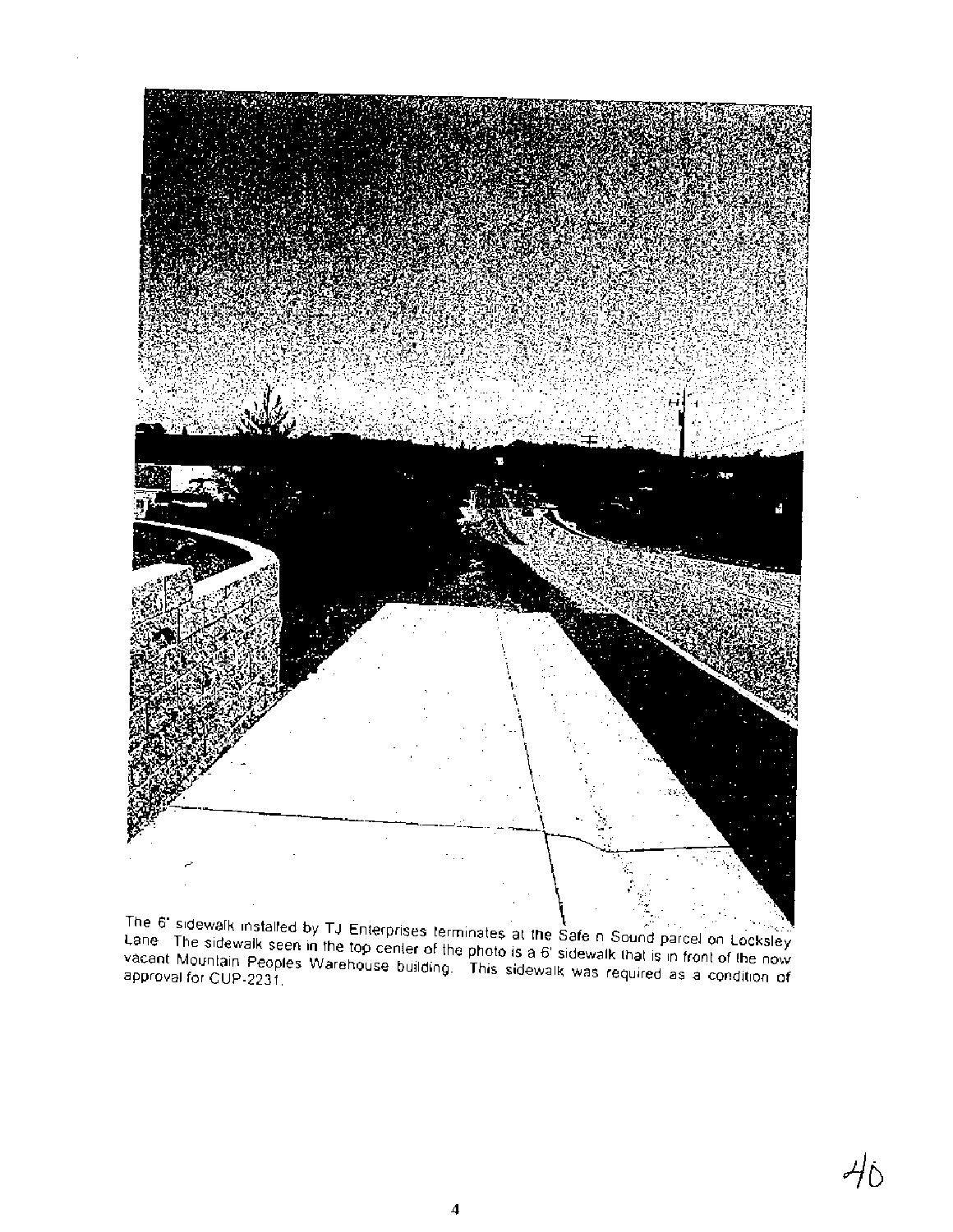

East view. The Locksley Lane frontage of Safe n Sound storage.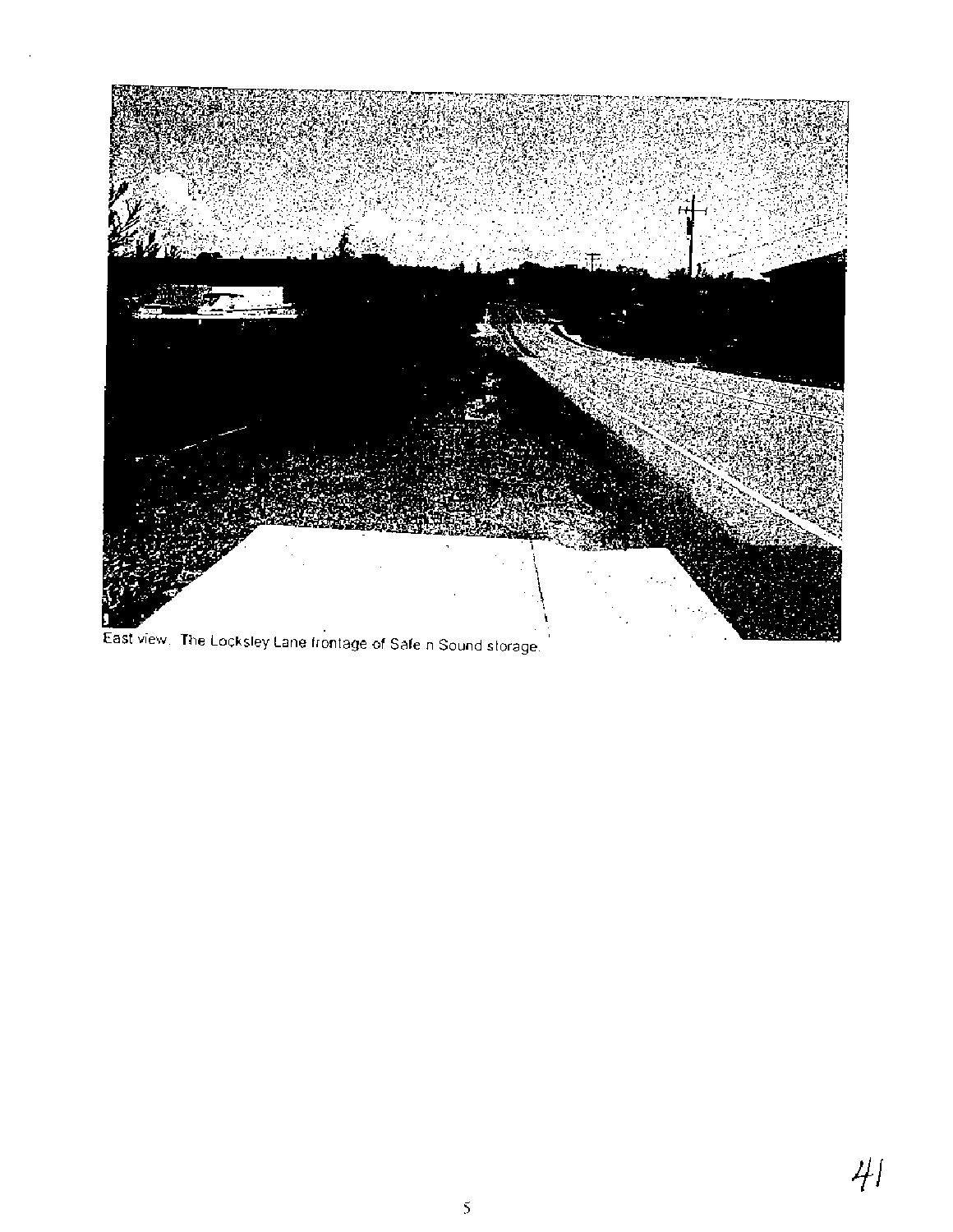

West view The Locksley Lane frontage of Safe n Sound storage. Note 6' sidewalk with curb and gutter in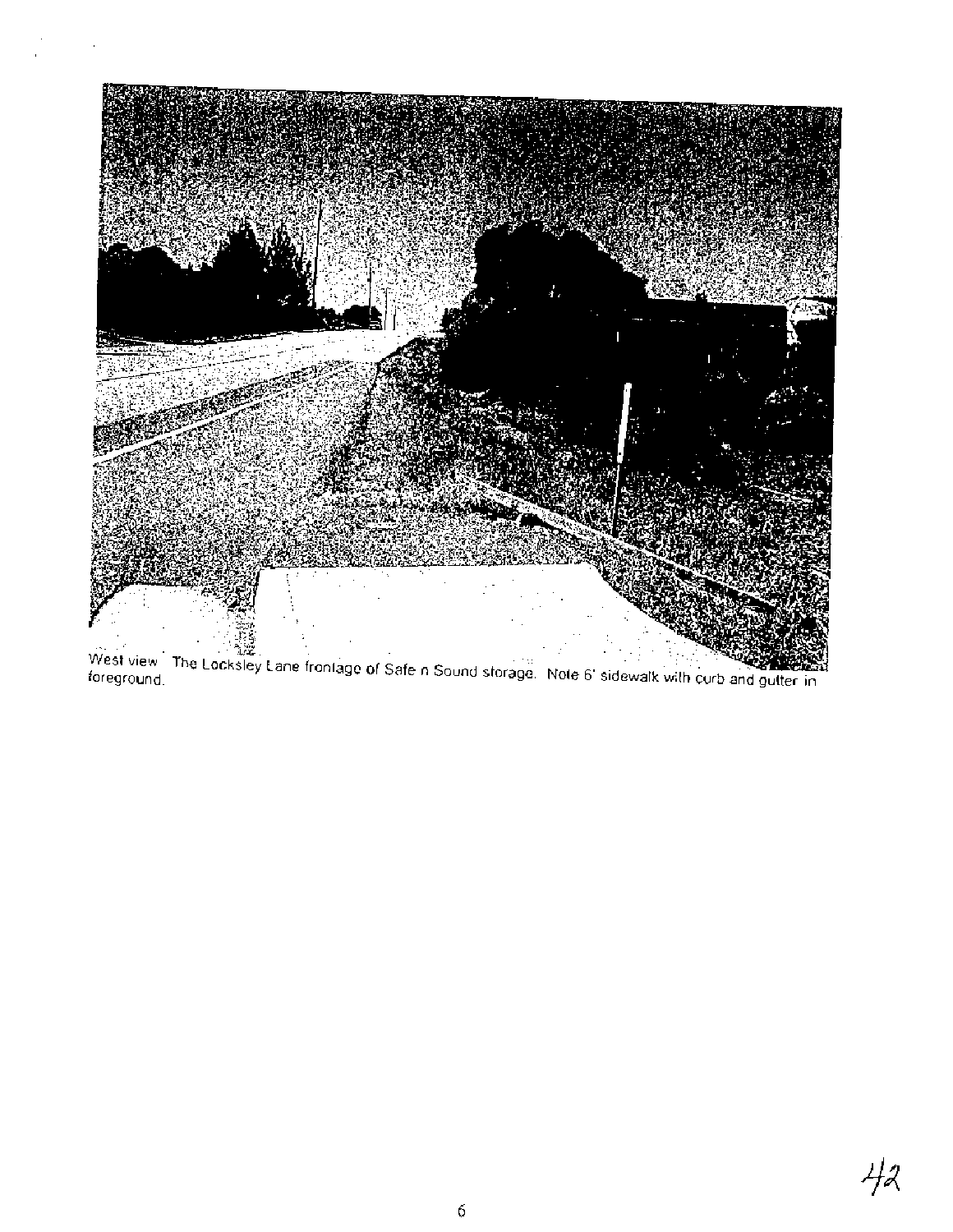

West view. Locksley Lane frontage improvements in front of old Mountain Peoples Warehouse building (6)<br>Sidewalk with curb and gutter). Sidewalk section in center of photo is that shown in previous photo.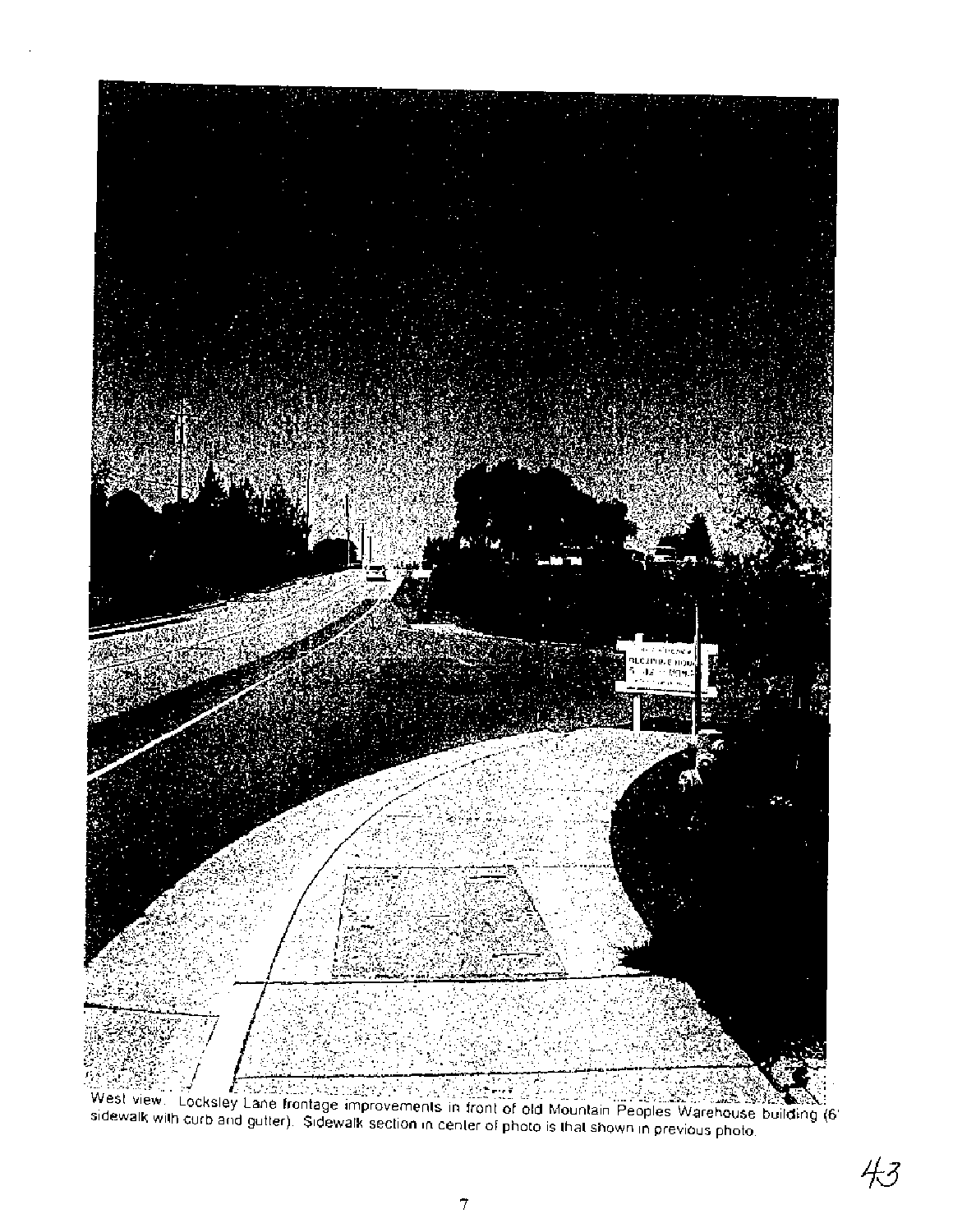

Machine Control of the Control of the Control of the Control of the Control of the Control of the Control of the Control of the Control of the Control of the Control of the Control of the Control of the Control of the Cont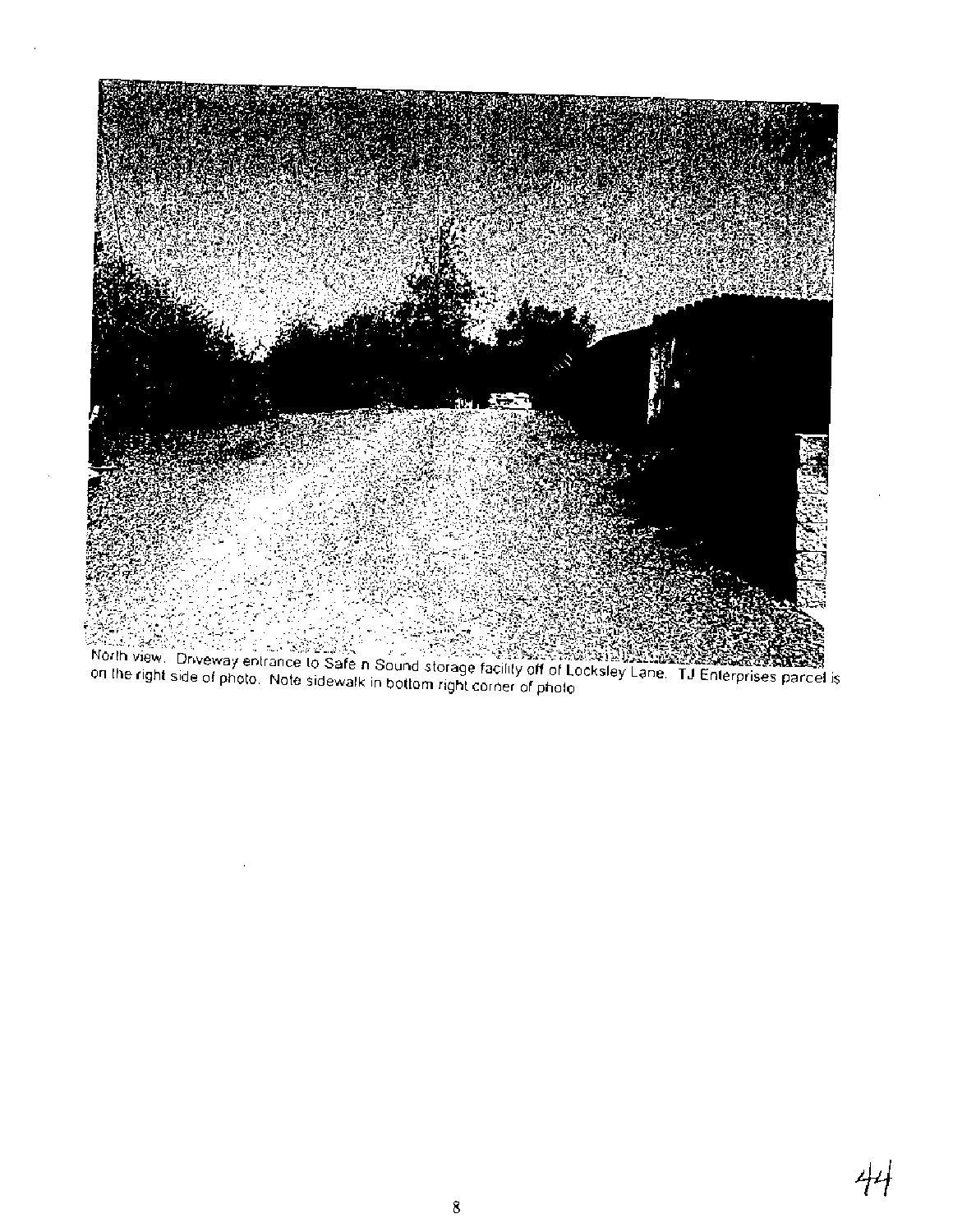

# **PLACER COUNTY PLANNING DEPARTMENT** *Reserved for Date Sump* **AUBURN OFFICE**

AUBURN OFFICE TAHOE OFFICE **11414 B Avenue** 565 W. Lake Blyd./P. O. Box 1909<sub>1</sub>

Auburn, CA 95603 **Tahoe City CA 96145 PEUEIVED**<br>530-886-3000/FAX 530-886-3080 530-581-6280/FAX 530-581-6282 **S30-886-3000/FAX 530-886-3080**<br>Web page: <u>www.placer.ca.gov/planning</u> **E-Mail** : planning@placer.ca.gov **OCT 0 5 2006** 

CDRA

# **PLANNING APPEALS**

The specific regulations regarding appeal procedures may be found in the Placer County Code, Chapters 16 (Subdivision), 17 (Planning and Zoning), and 18 (Environmental Review Ordinance).

| OFFICE USE ONLY                                                                                                                                                                                                                          |                                                  |
|------------------------------------------------------------------------------------------------------------------------------------------------------------------------------------------------------------------------------------------|--------------------------------------------------|
|                                                                                                                                                                                                                                          | Appeal Fee $s = 465$                             |
| Letter                                                                                                                                                                                                                                   | Date Appeal Filed $\frac{18}{26}$ f.x.           |
| Oral Testimony                                                                                                                                                                                                                           | Receipt # $C6 - 32573$ .                         |
| Zoning $\underline{\mathcal{TM}2}\cdot\widehat{D}$ Received by $\underline{\mathcal{BT}n2}\cdot\widehat{D}$<br>Maps: 7-full size and 1 reduced for Planning Commission items Geographic Area $\underline{\mathcal{HM}2}\cdot\widehat{D}$ |                                                  |
|                                                                                                                                                                                                                                          |                                                  |
| ----TO BE COMPLETED BY THE APPLICANT----                                                                                                                                                                                                 |                                                  |
| Project name Sita N Spiral Store of<br>1.                                                                                                                                                                                                |                                                  |
| Appellant(s) Allerk Carcenti (5301888-0600<br>2.                                                                                                                                                                                         |                                                  |
| Address 12381 Locksley Lave                                                                                                                                                                                                              | Telephone Number<br>Fax Number<br>95602          |
|                                                                                                                                                                                                                                          | City<br>State Zip Code                           |
| OS 2 - 020 - 709 7<br>Assessor's Parcel Number(s):<br>3.                                                                                                                                                                                 |                                                  |
|                                                                                                                                                                                                                                          |                                                  |
| Application being appealed (check all those that apply):<br>4.                                                                                                                                                                           |                                                  |
| $\sim$ Administrative Approval (AA- $\sim$ )                                                                                                                                                                                             | Tentative Map (SU B-                             |
| Use Permit (CUP/MUP- $\_\_$                                                                                                                                                                                                              | Variance (VAA- $\qquad$ )                        |
| Parcel Map (P-1999)                                                                                                                                                                                                                      | Design Revi ew (DSA-                             |
| _____ General Plan Amendment (GPA-_____                                                                                                                                                                                                  | Rezoning $(REA -$                                |
| $S$ pecific Plan (SPA- $\ldots$ )                                                                                                                                                                                                        | Rafting Permit (RPA -                            |
| Planning Director Interpretation<br>(date)                                                                                                                                                                                               | Env. Review (E IAQ- $\_\_\_\$                    |
| _ __ Minor Boundary Line Adj. (MBR-                                                                                                                                                                                                      | Other Mease Moderation Senial                    |
| 5. Whose decision is being appealed: $\mathbb{F}/\ell$ undung, Comprussion, Scrapt                                                                                                                                                       |                                                  |
| Appeal to be heard by: $\frac{\pi}{2}$ 2001 $\ell$ of<br>6.                                                                                                                                                                              | Supervisora                                      |
| Reason for appeal (attach additional sheet if necessary and be specific):                                                                                                                                                                |                                                  |
|                                                                                                                                                                                                                                          |                                                  |
| Penial of minut modication of conditions #135#16                                                                                                                                                                                         |                                                  |
| PCPM + 2001, 0224 / PCQM 20<br>(If you are appealing a project condition only, please state the condition number)                                                                                                                        |                                                  |
| Note: Applicants may be required to submit additional project plans/maps.                                                                                                                                                                |                                                  |
|                                                                                                                                                                                                                                          |                                                  |
| Signature of Appellant(s)                                                                                                                                                                                                                |                                                  |
|                                                                                                                                                                                                                                          | B۵                                               |
|                                                                                                                                                                                                                                          | CC: MICHAEL JOHNSON<br>CHRISTA DARINGTON         |
|                                                                                                                                                                                                                                          | CD. COUNSEL<br>MICHAEL WELLS<br><b>EXHIRIT 4</b> |
|                                                                                                                                                                                                                                          | € 11 €<br>COMME COM<br>1011.1                    |
| TIM MENTATION CALL THE LETTER                                                                                                                                                                                                            |                                                  |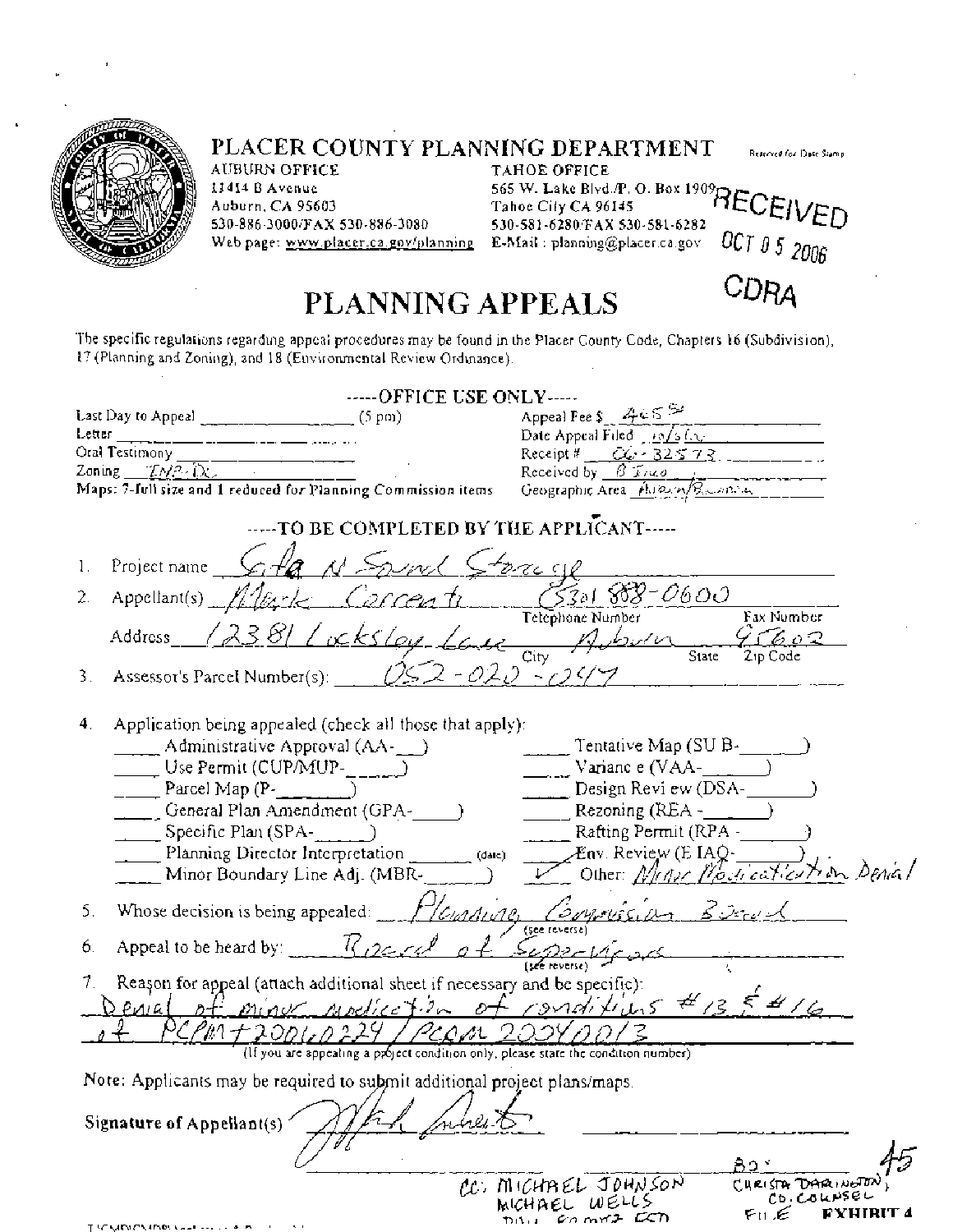

j.

<u>דן יוסטר כונס מספטטל דופפון ד</u>

RECEIVED **DET A 5 2006** 

CORA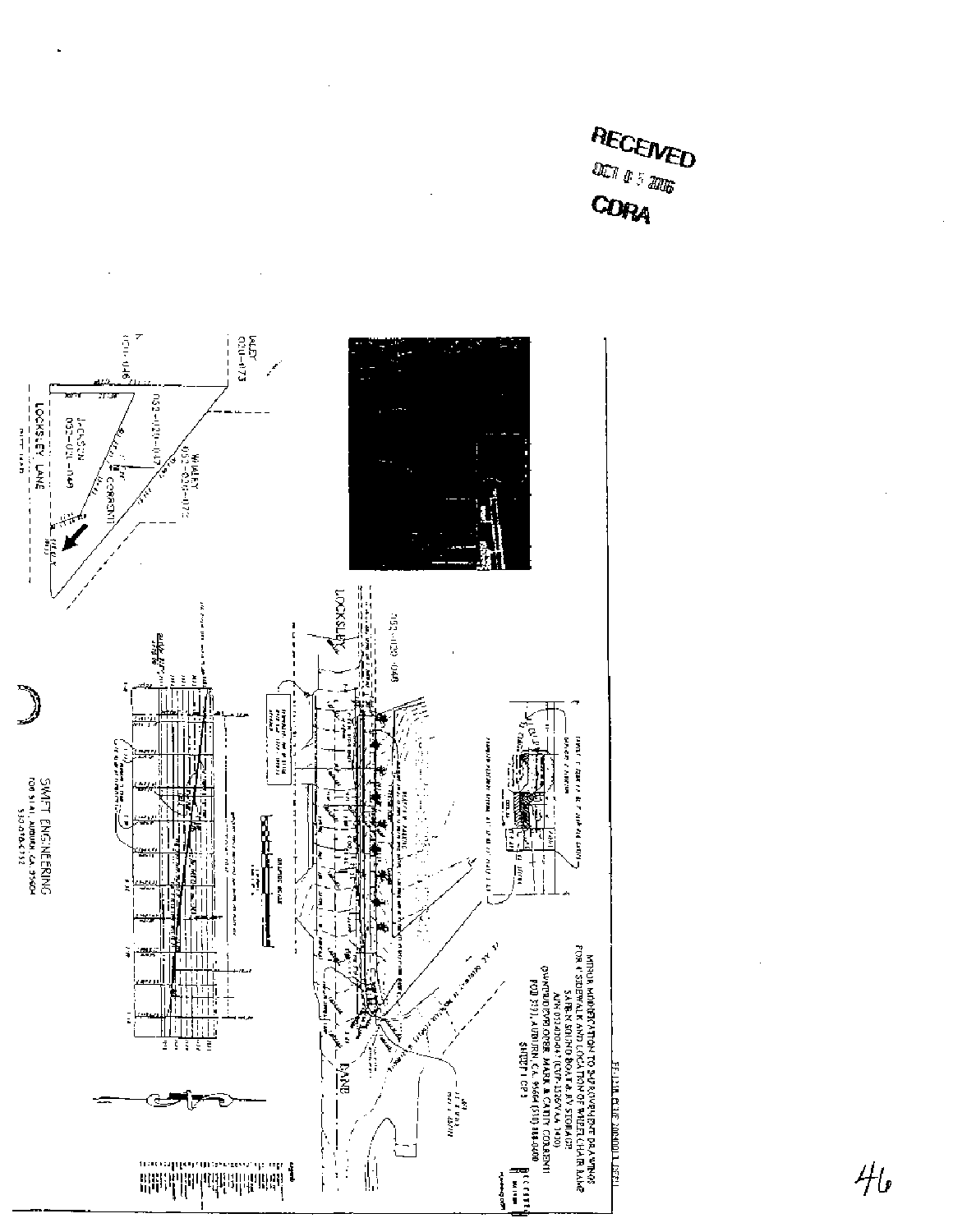# MODIFIED CONDITIONS OF APPROVAL

# PCUPT20040013, SAFE N SOUND BOAT AND RV STORAGE/MARK CORRENTI

# CEQA FINDING:

1. The Mitigated Negative declaration prepared for the Safe N Sound Boat and RV Storage Yard (EIAQ-3702) satisfies CEQA requirements for this project in accordance with Section 3 1 .S 10 of CEQA. The Mitigated Negative Declaration has been considered and is found to be adequate in addressing the environmental impacts and mitigations for the project (PCUPT20040013) in accordance with Section 3 1.540 of CEQA.

#### MINOR USE PERMIT FINDINGS:

- 1. The project is consistent with all applicable provisions of the Placer County Zoning Ordinance.
- 2. The proposed use is consistent with apphcable goals and policies of the Placer County General Plan and the Auburn Bowman Community Plan.
- 3. The establishment and operation of the proposed use will not, under the circumstances of this particular case, be detrimental to the health, safety, peace, comfort and general welfare of people residing or working in the neighborhood of the proposed use, or be detrimental or injurious to property or improvements in the neighborhood or to the general welfare of the county.
- 4. The proposed use is consistent with the character of the immediate neighborhood and will not be contrary to its orderly development.
- *5.* The proposed project will not generate a volume of traffic beyond the design capacity of all roads providing access to the project.

# VARIANCE FINDINGS:

- 1. Special circumstances related to the shape of the parcel and a use, which requires screening, deprive the property of privileges enjoyed by other property in the vicinity and under identical zoning classification.
- 2. The variance authorized does not constitute a grant of special privileges inconsistent with the limitations upon the properties in the vicinity and in the same zone district.
- 3. The variance does not authorize a use that is not otherwise allowed in the zoning district.
- 4. The granting f the variance does not, under the circumstances and conditions applied in this particular case, adversely affect public health or safety, is not materially detrimental to the public welfare, nor injurious to nearby property or improvements.

<u>the community of the second</u>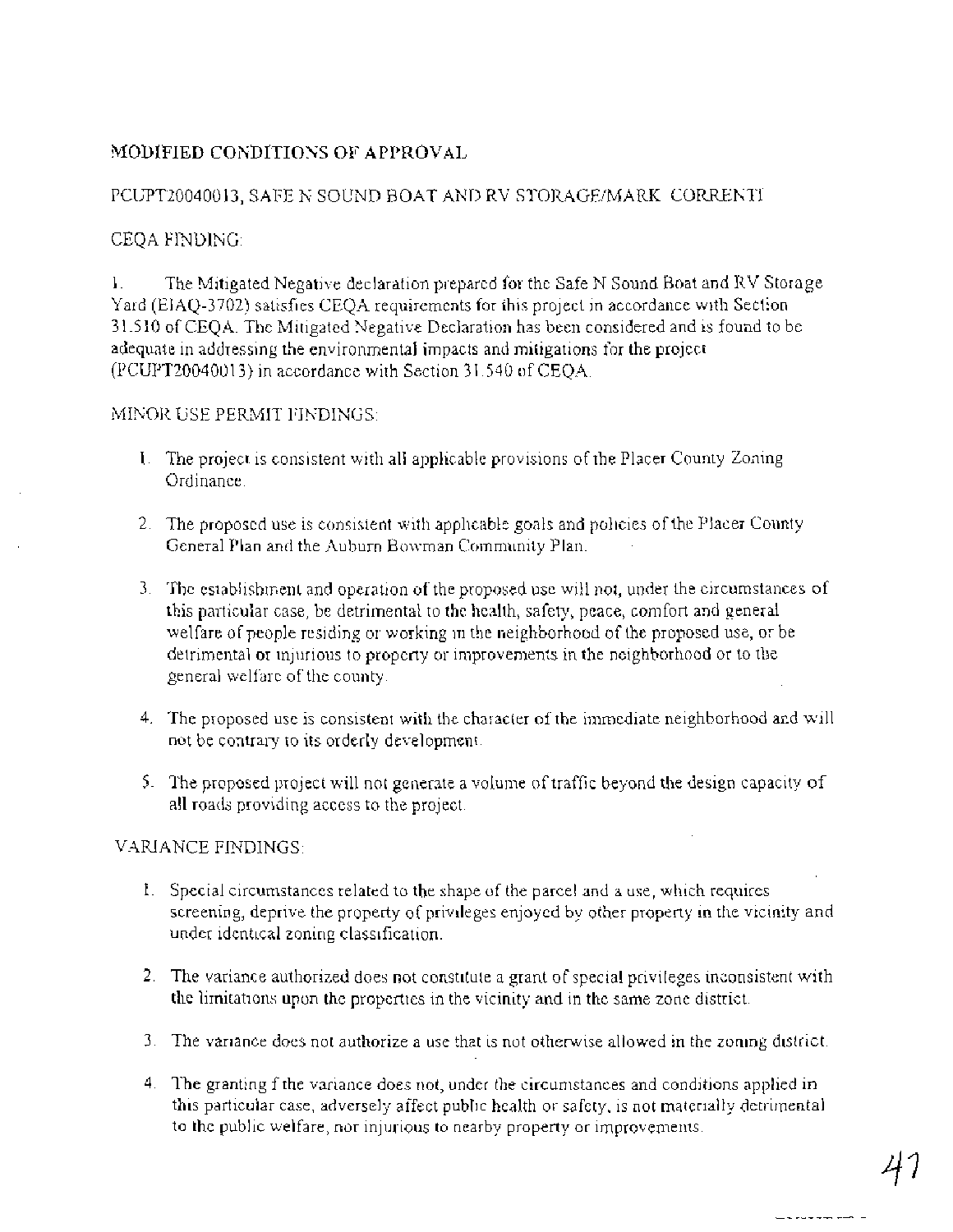- 5. The granting of the variance is consistent with the Placer County General Plan and the Aubum/Bowman Community Plan.
- 6. The variance is the minimum departure from the requirements of the Zoning Ordinance necessary to grant relief to the applicant.

# CONDITIONS:

- CUPT20040013 is approved to allow for the operation of a boat and recreational vehicle storage yard with 24-hour controlled access on APN 052-020-047. This approval does not include office use, construction of structures, occupancy of any vehicles, or any other type of on-site habitation. This Use Permit shall expire on  $\frac{1}{4}$  42, 2006 September 27, 2007 unless compliance with all conditions is achieved, including specified timeframes, and including acceptance of all required on-site and off-site improvements by the County. Timeframes may be extended by the Zoning Administrator for a reasonable length of time due to unforeseen circumstances.
- 2. If any of the timeframes specified in project conditions are not met by the applicant or extended by the Zoning Administrator, the project will be referred directly to the Code Enforcement Division for removal of the use from the site.
- Pursuant to Article 17.62.100, formerly Section 35.160 of Chapter 30, of the Placer County Code, the applicant shall pay all costs associated with any code enforcement action which is directly related to this project or the property upon which the project is located (reference File No. 1/02-259). The code enforcement reimbursement fee in the amount of \$423.93 shall be reimbursed to the Code Enforcement Division no later than 10 days after the approval of this Minor Use Permit. No other County permits shall be issued until these costs have been paid to the satisfaction of the Code Enforcement Division. The project approval is not considered valid until the costs are reimbursed in full.
- 4. The project is subject to review and approval by the Placer County Design/Site Review Committee (DJSRC). Such a review shall be conducted prior to the submittal of the Improvement Plans for the project. Design/Site Review for the project shall include, but not be limited to: Landscaping, irrigation; signs; exterior lighting; pedestrian and vehicular circulation and fences and walls. Special attention shall be given to the area between Locksley Lane and the storage yard. In this area, landscaping shall include supplemental plantings including evergreen trees, shrubs and ground cover and shall be installed with the intent to achieve complete screening of the storage yard from Locksley Lane and the southeast comer of the site. A Design Review application shall be submitted to the Planning Department by July 22, 2004, and all information necessary to deem the application complete shall be provided to the Design/Site Review Committee by September 22, 2004.
- *5.* Improvement Plans for the project shall be submitted to the Department of Public works by October 7, 2004.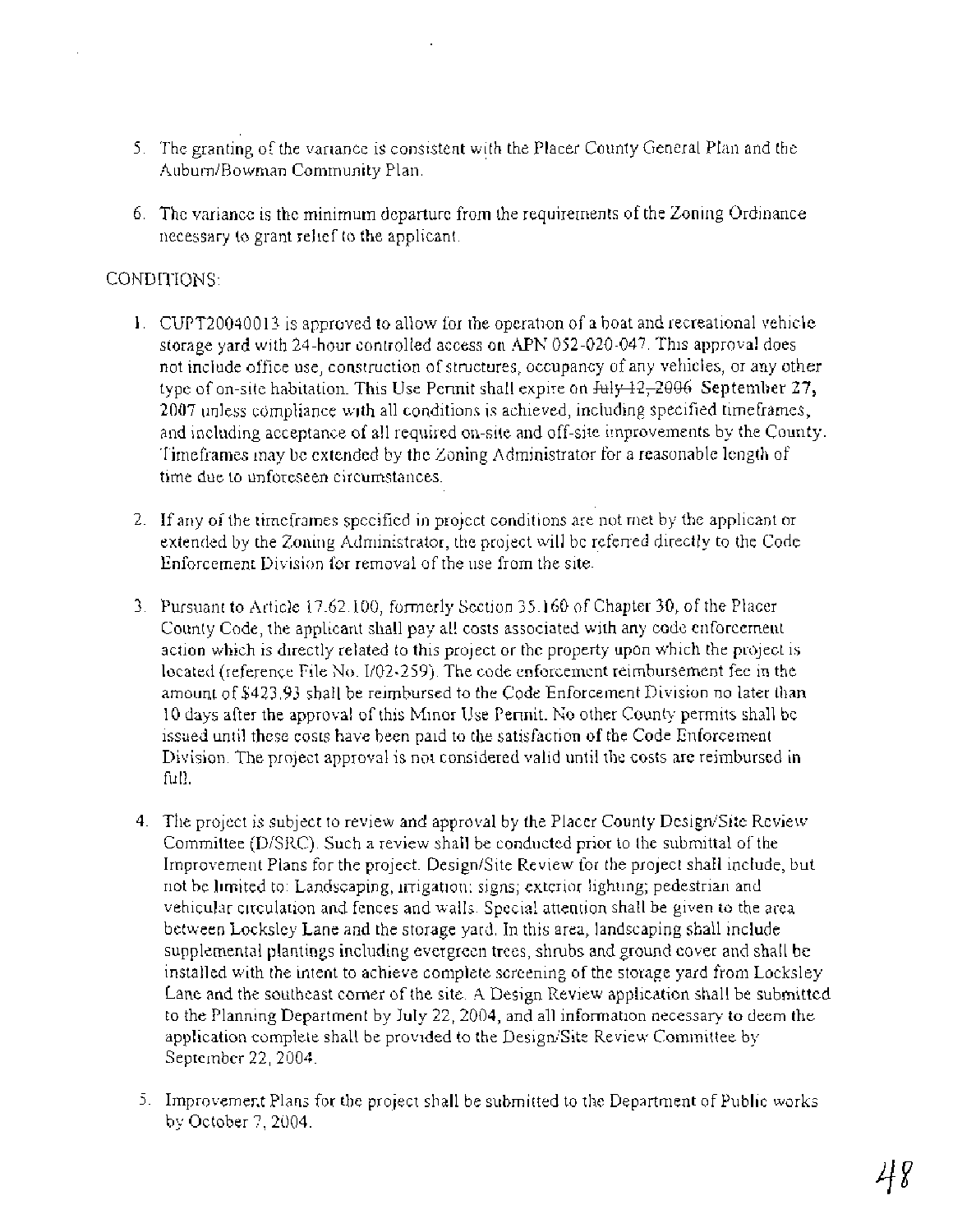- 6. All boats and recreational vehicles shall be stored in a manner that screens them from adjacent properties and roads. This may be accomplished by fencing or landscaping or by a combination of the two. Complete screening of vehicles and boats from Locksley Lane is required.
- 7. Fifteen feet of periphery landscaping shall be provided along the project's southern property line to provide screening of the storage yard from the adjacent property to the south.

As an alternative to installing landscaping in this area, the applicant may provide payment to the adjacent property owner to the south to provide for offsite landscaping along this project's southern property line to accomplish the same purpose. The alternative payment shall be based on a landscape plan and estimate prepared by a landscape architect or designer and shall include plant materials and as approved by the D/SRC, all preparation work, irrigation, installation, and a minimum two-inch layer of wood chip or bark mulch to retain water, inhibit weed growth, and moderate soil temperature. In the event the payment alternative is chosen, the applicant shall provide the plan and estimate for approval of the D/SRC. Evidence of the payment shall be provided to the Planning Department prior to completion of the Design Review process.

- 8. Razor wire shall be removed from the fence or placed where it is not visible to the street on the interior side of the fence.
- 9. This variance is approved to allow solid fencing at a minimum height of six feet and a maximum height of eight feet to be placed at 40 feet from centerline of Locksley Lane, with the intent of allowing for complete screening of the site through the use of fencing and landscaping.
- 10. The applicant shall prepare and submit Improvement Plans, specifications and cost estimates (per the requirements of Section I1 of the Land Development Manual [LDM] that are in effect at the time of submittal) to the DPW for review and approval. The plans shall show all conditions for the project as well as pertinent topographical features both on- and off-site, All existing and proposed utilities and easements, on-site and adjacent to the project, which may be affected by planned construction, shall be shown on the plans. A11 landscaping and irrigation facilities within the public right-of-way (or public easements), or landscaping within sight distance areas at intersections, shall be included in the Improvement Plans. The applicant shall pay plan check and inspection fees. The cost of the above-noted landscape and irrigation facilities shall be included in the estimates used to determine these fees. It is the applicant's responsibility to obtain all required agency signatures on the plans and to secure department approvals. If the Design/Site Review process and/or DRC review is required as a condition of approval for the project, said review process shall be completed prior to submittal of Improvement Plans. Record drawings shall be prepared and signed by a California Registered Civil Engineer at the applicant's expense and shall be submitted to the DPW prior to acceptance by the County of site improvements.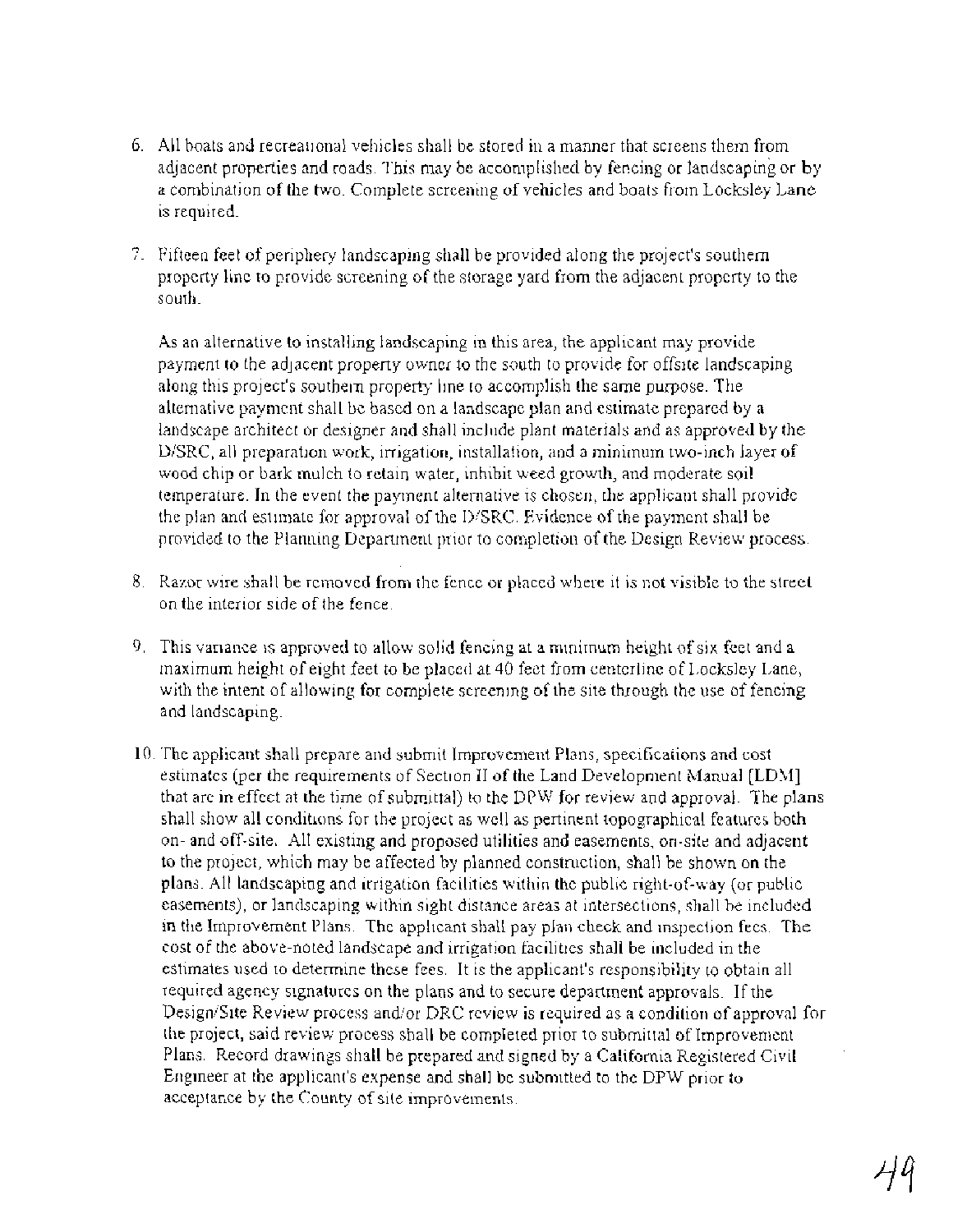ADVISORY COMMENT: Conceptual landscape plans submitted prior to project approval may require modification during the Improvement Plan process to resolve issues of drainage and traffic safety. (SR/CR/MM) (DPW)

11. All proposed grading, drainage improvements, vegetation and tree removal shall be shown on the Improvement Plans and all work shall conform to provisions of the County Grading Ordinance (Ref. Article 15.48, formerly Chapter 29), Placer County Code) that are in effect at the time of submittal. No grading, clearing, or tree disturbance shall occur until the Improvement Plans are approved and all temporary construction fencing has been installed and inspected by a member of the DRC. All cut/fill slopes shall be at  $2:1$ (horizonta1:vertical) unless a soils report supports a steeper slope and DPW concurs with said recommendation.

The applicant shall revegetate all disturbed areas. Revegetation undertaken from April 1 to October 1 shall include regular watering to ensure adequate growth. A winterization plan shall be provided with project Improvement Plans. It is the applicant's responsibility to assure proper installation and maintenance of erosion control/winterization during project construction. Where soil stockpiling or borrow areas are to remain for more than one construction season, proper erosion control measures shall be applied as specified in the Improvement PlansiGrading Plans. Provide for erosion control where roadside drainage is off of the pavement, to the satisfaction of the DPW.

Submit to the DPW a letter of credit or cash deposit in the amount of 110% of an approved engineer's estimate for winterization and permanent erosion control work prior to Improvement Plan approval to guarantee protection against erosion and improper grading practices. Upon the County's acceptance of improvements, and satisfactory completion of a one-year maintenance period, unused portions of said deposit shall be refunded to the project applicant or authorized agent.

If, at any time during construction, a field review by County personnel indicates a significant deviation from the proposed grading shown on the Improvement Plans, specifically with regard to slope heights, slope ratios, erosion control, winterization, tree disturbance, and/or pad elevations and configurations, the plans shall be reviewed by the DRC/DPW for a determination of substantial conformance to the project approvals prior to any further work proceeding. Failure of the DRC/DPW to make a determination of substantial conformance may serve as grounds for the revocation/modification of the project approval by the appropriate hearing body. (SRICR) (DPW)

12. Prepare and submit with the project Improvement Plans, a drainage report in conformance with the requirements of Section 5 of the LDM and the Placer County Storm Water Management Manual that are in effect at the time of submittal, to the DPW for review and approval. The report shall be prepared by a Registered Civil Engineer and shall, at a minimum, include: A written text addressing existing conditions, the effects of the improvements, all appropriate calculations, a watershed map, increases in downstream flows, proposed on- and off-site improvements and drainage easements to accommodate flows from this project. The report shall address storm drainage during construction and thereafter and shall propose "Best Management Practice" (BMP) measures to reduce erosion, water quality degradation, etc. Said BMP measures for this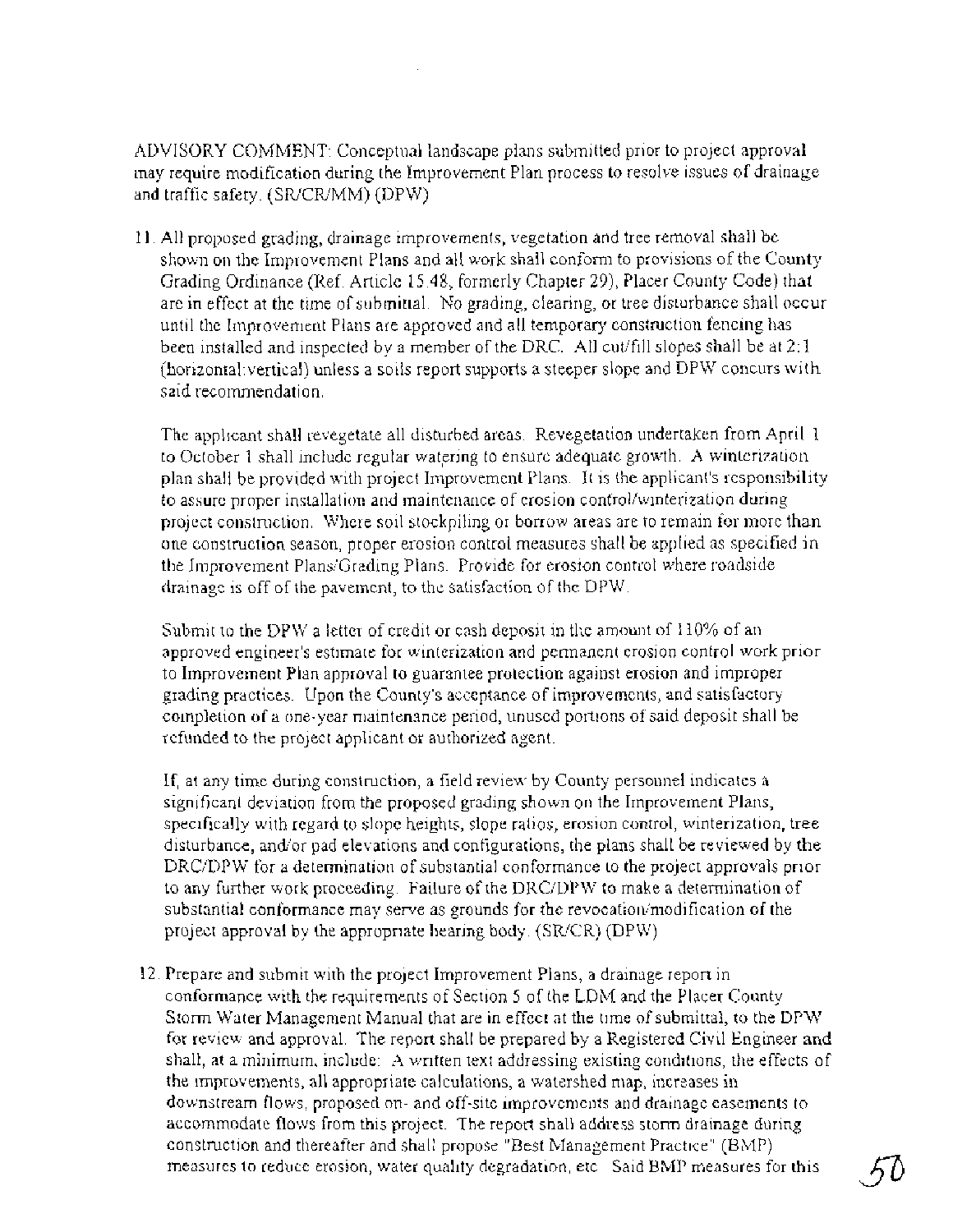project shall include (but are not limited to): Minimizing drainage concentration from impervious surfaces, construction management techniques, erosion protection at culvert outfall locations, straw bale sediment barriers, silt fencing andlor fiber roll waddles at the toe of all slopes, spreading of topsoil, netting, tackifiers, seed, mulch to promote revegetation, oillsand separators, and vegetated swales. (CRIMM) (DPW)

- 13. Storm drainage from on-site impervious surfaces shall be collected and routed through specially designed catchbasins, vaults, filters, etc. for entrapment of sediment, debris and oilsigreases as approved by DPW. Maintenance of these facilities shall be provided by the project owners/permittees unless, and until, a County Service Area is created and said facilities are accepted by the County for maintenance. Contractual evidence of a monthly catchbasin, etc. cleaning program shall be provided to DPW upon request. Failure to do so will be grounds for Use Permit revocation. Prior to Improvement Plan approval, easements shall be created and offered for dedication to the County for maintenance and access to these facilities in anticipation of possible County maintenance. (CRIMM) (DPW)
- 14. ADVISORY COMMENT: This project is subject to construction-related storm water permit requirements of the Federal Clean Water Act National Pollutant Discharge Elimination System (NPDES) program. Any required permits shall be obtained through the State Regional Water Quality Control Board or EPA. (FR/SR) (DPW)
- 15. Construct a public road 1 driveway entrance onto Locksley Lane to a Plate 22, LDM standard. The improvements shall begin at the outside edge of any future lane(s) as directed by the DPW. An Encroachment Permit shall be obtained by the applicant or authorized agent from DPW. (CR) (DPW)
- 16. Construct one-half of a 32' road section plus curb, gutter, and a 6' concrete sidewalk, or an alternative design approved by DRC, where the project fronts Locksley Lane, as measured from the existing centerline thereof or as directed by DPW. Additional widening and/or reconstruction may be required to improve existing structural deficiencies, accommodate auxiliary lanes, intersection geometrics, signalization, bikelanes, or for conformance to existing improvements. The roadway structural section shall be designed for a Traffic Index of 9.0, but said section shall not be less than 3" AC/8" Class 2 AB unless otherwise approved by DPW. (CR) (DPW)
- 17. ADVISORY COMMENT: This project will be subject to the payment of traffic impact fees that are in effect in this area (Aubum/Bowman), pursuant to applicable Ordinances and Resolutions. The applicant is notified that the following traffic mitigation fee(s) will be required and shall be paid to Placer County DPW prior to 8/6/04.
- A) County Wide Traffic Limitation Zone: Article 15.28.0 10, Placer County Code

The current estimated fee is \$118. The fees were calculated using the information supplied. If either the use or the square footage changes, then the fees will change. The actual fees paid will be those in effect at the time the payment occurs.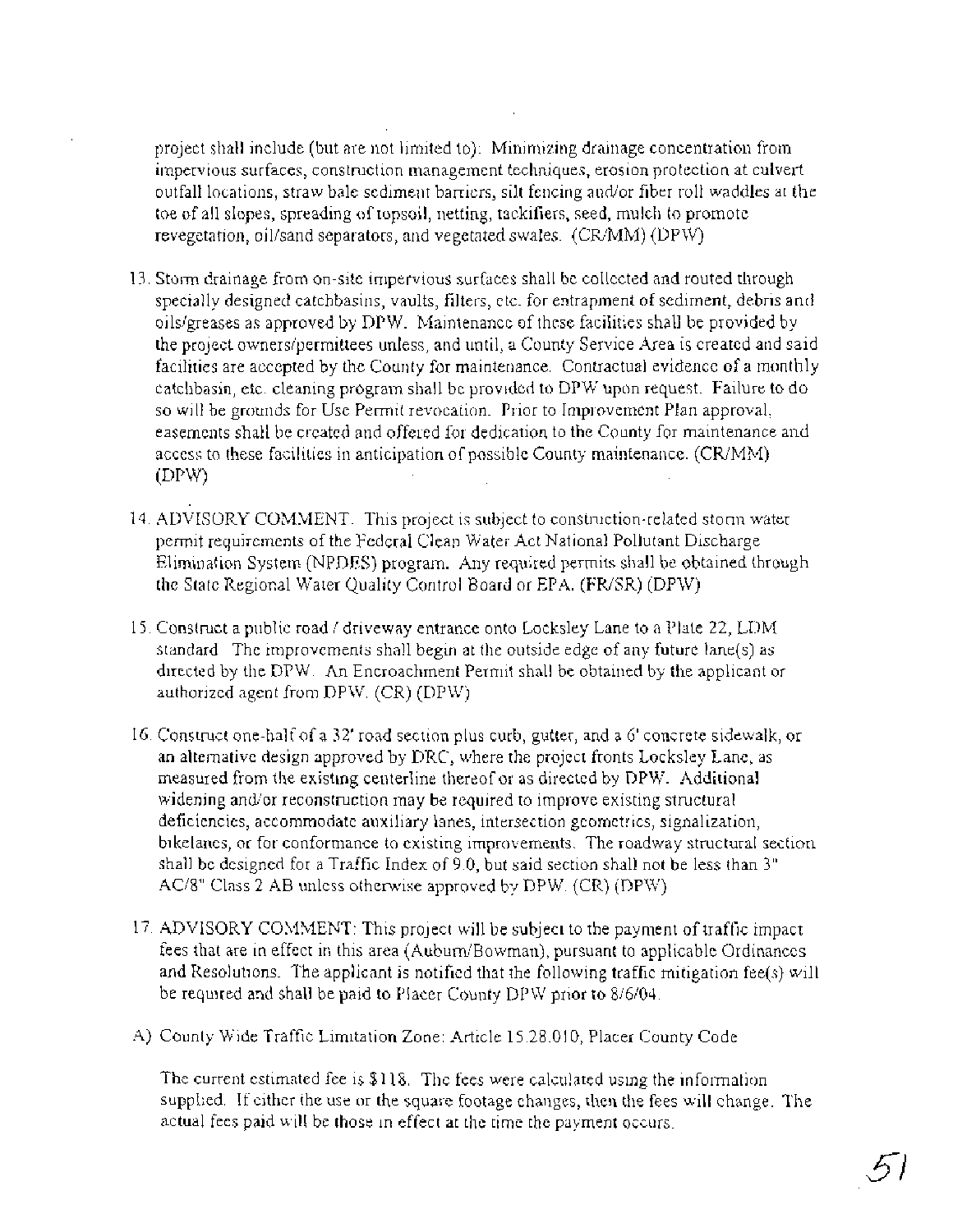- 18. Storm water run-off shall be reduced to pre-project conditions through the installation of retention/detention facilities. Retention/detention facilities shall be designed in accordance with the requirements of the Placer County Storm Water Management Manual that are in effect at the time of submittal, and to the satisfaction of DPW. No retention/detention facility construction shall be permitted within any identified wetlands area, floodplain, or right-of-way, except as authorized by project approvals. (CR/MM) (DPW)
- 19. Provide the DPW with a letter from the appropriate fire protection district describing conditions under which service will be provided to this project. Said letter shall be provided prior to the approval of Improvement Plans, and a fire protection district representative's signature shall be provided on the plans. (CRIMM) (DPW)
- 20. Submit to DPW, for review and approval, a geotechnical engineering report produced by a California Registered Civil Engineer or Geotechnical Engineer. The report shall address and make recommendations on the following:
	- A) Road, pavement, and parking area design
	- B) Structural foundations, including retaining wall design (if applicable) C) Grading practices
	- C) Grading practices
	- D) Erosion/winterization
		- E) Special problems discovered on-site, (i.e., groundwater, expansive/unstable soils, etc.)

Once approved by the DPW, two copies of the final report shall be provided to the DPW and one copy to the Building Department for their use. It is the responsibility of the developer to provide for engineering inspection and certification that earthwork has been performed in conformity with recommendations contained in the report. (SR/CR/MM) (DPW)

- 21. Submit, for review and approval, a striping and signing plan with the project Improvement Plans. The plan shall include all on- and off-site traffic control devices and shall be reviewed by the County Traffic Engineer. A construction signing plan shall also be provided with the Improvement Plans for review and approval by the County Traffic Engineer. (CRIMM) (DPW)
- 22. Prior to Improvement Plan approval, the applicant shall submit an engineer's estimate detailing costs for facilities to be constructed with the project which are intended to be County-owned or maintained. County policy requires the applicant prepare their cost estimate(s) in a format that is consistent with the Governmental Accounting Standards Board, 34th Standard (GASB 34). The engineer preparing the estimate shall use unit prices approved by the DPW for line items within the estimate. The estimate shall be in a format approved by the County and shall be consistent with the guidelines of GASB34. (CR)(DPW)
- 23. Water quality treatment facilities (BMPs) shall be designed according to the California Stormwater Quality Association Stormwater Best Management Practice Handbooks for Construction and for New Development / Redevelopment (or other similar source as approved by the DPW). (CR/MM)(DPW)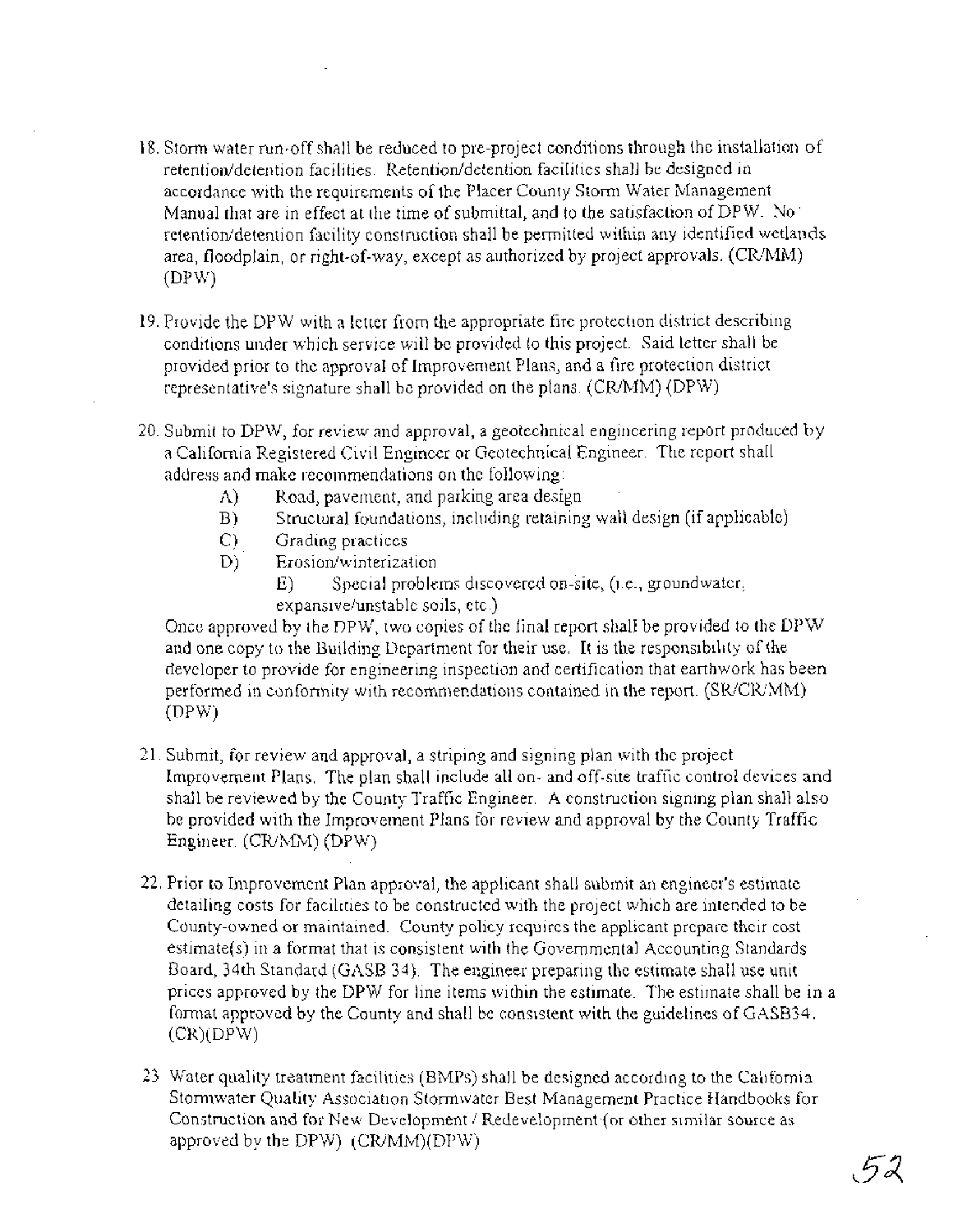24. All on-site parking and circulation areas shall be improved with a minimum 6" AB over double chip seal capable of supporting anticipated vehicle loadings, including a 40,000 lb. fire truck.

ADVISORY COMMENT: It is recommended that the pavement structural section be designed in accordance with recommendations of a soils/pavement analysis and should not be less than  $2''$  AC over  $4''$  Class 2 AB, or the equivalent.  $(CR)$  (DPW)

- 25. Dedicate to Placer County one-half of a 60'-wide highway easement (Ref. Chapter 12, Article 12.08 (formerly Chapter 4, Subchapter 5, Placer County Code) where the project fronts Locksley Lane, as measured from the centerline of the existing roadway, plan line, or other alignment as approved by the DPW. (CR) (DPW)
- 26. Any gated entry feature proposed by the applicant shall be returned to the Zoning Administrator for approval of a modification of the Use Permit. (CR) (PD)
- 27. During project construction, staking shall be provided pursuant to Section 5- 1.07 of the County General Specifications. (CR) (DPW)'
- 28. An Encroachment Permit shall be obtained from DPW prior to Improvement Plan approvals for any landscaping within public road rights-of-way. (CR) (DPW)
- 29. The applicant shall submit to Environmental Health Services, a solid waste management plan for review and approval within 2 weeks from the date of approval, a plan form specifying required information can be obtained in the Environmental Health Services office.
- 30. Portable toilets are not allowed on the project site
- 3 1. The discharge of fuels, oils, or other petroleum products, chemicals, detergents, cleaners, or similar chemicals to the surface of the ground or to drainage ways on or adjacent to the site is prohibited.
- 32. No wrecked or inoperable vehicles may be stored on site.
- 33. Vehicle cleaning and maintenance shall not occur on site
- 34. The storage or introduction to the premises of any hazardous materials in excess of those amounts allowed by the California Code of Regulations, Title 22 is prohibited.
- **35. The applicant shall submit Improvement Plans that are consistent with the Conditions of Approval to the Engineering and Surveying Department within 60 (sixty) days, or no later than November 28, 2006. Staff shall review these Plans and respond within 30 (thirty) days of their receipt of the Plans.**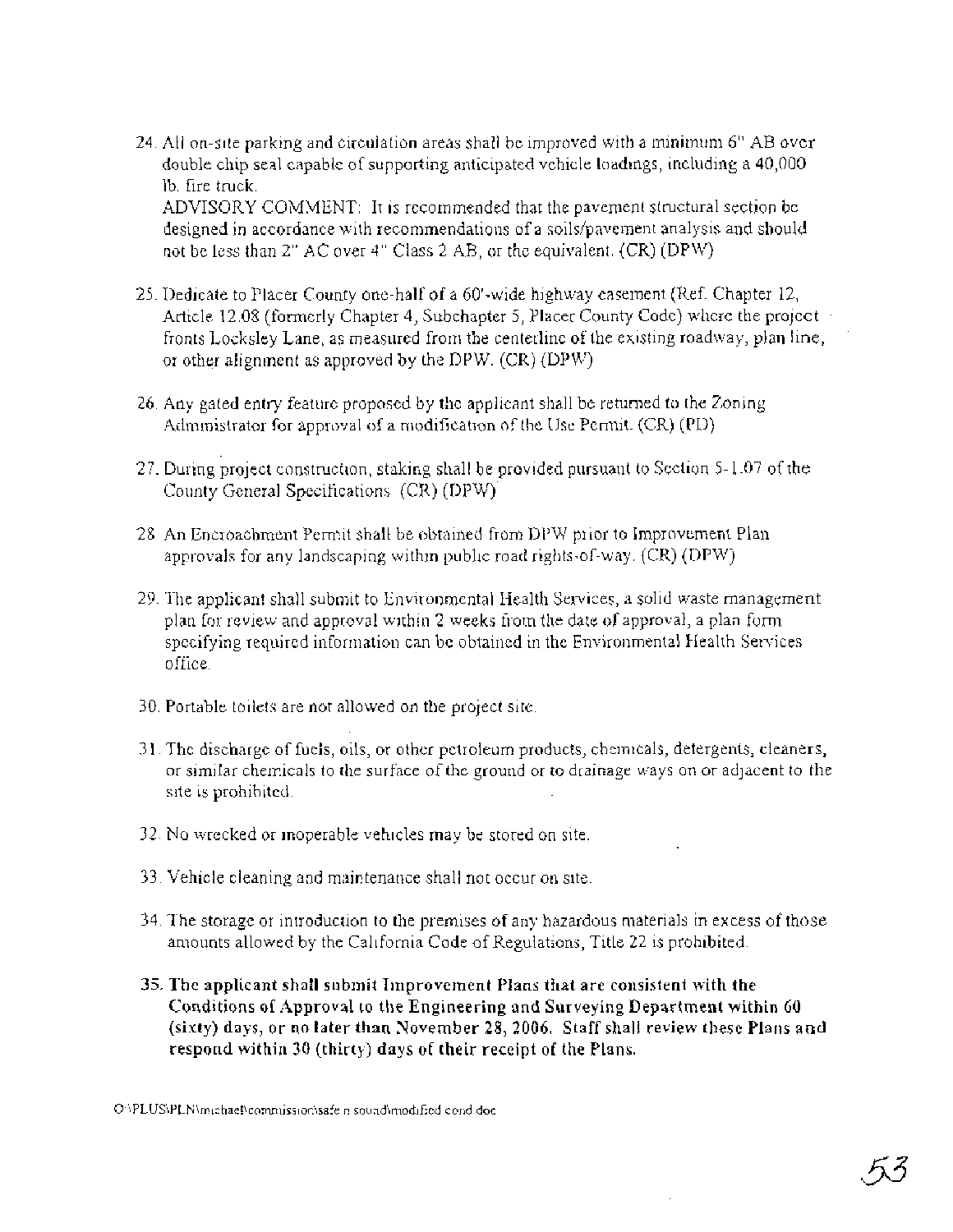| 25.10.2907 66.54 16308894099        | CLERK OF                                              | THE BOARD                                | #7067 5.001/101                                                         |
|-------------------------------------|-------------------------------------------------------|------------------------------------------|-------------------------------------------------------------------------|
| <b>Feceived</b>                     |                                                       | Alenda stem                              |                                                                         |
| 顶滑 16 2007<br>90 新区<br>CUSPICOF THE |                                                       | <u> Jan 23.2007</u><br>Appeo<br>Correnti | en Sound Storage                                                        |
| GROSSI OG SLÆGARSONS                | MARX AND KATHY<br>CORRENTI<br>SAFE-N-SOUND BOAT<br>&. | Tallin<br>RV<br><b>STORAGE</b>           | $1 - 12 - 07$                                                           |
|                                     | P.O. BOX 3293                                         |                                          | DATE_<br><b>X</b> Board of Supervisors - 5<br>X County Executive Office |
|                                     | AUBURN, CA 95604                                      |                                          | <b>N</b> County Counset<br>mike Baye                                    |
|                                     | $(530)888 - 0600$                                     |                                          | <b>XI Administrative Assistant</b><br><u>Planoim FAX</u>                |

TO: HONORABLE BOARD OF SUPERVISORS

RE: APPEAL HEARING, 23 JANUARY 2007

OUE TO A RECENT CHANGE OF EVENTS AND RECENT ADDITIONAL PERTINENT INFORMATION TO OUR CASE BECOMING AVAILABLE, WE ARE REQUESTING A 30-DAY CONTINUANCE OF OUR APPEAL HEARING.

THIS TIME EXTENSION IS NEEDED FOR ADDITIONAL  $\sim 100$ INVESTIGATION AND PREPARATION. AS WELL AS TIME TO SEEK LEGAL COUNSELING AND/OR LEGAL REPRESENTATION.

NE SINCERELY APPRECIATE ALL TIME TAKEN IN THESE MATTERS.

RESPECTFULLY SUBMITTED.

That preit Kaby Cand

MARK AND KATHY CORRENTI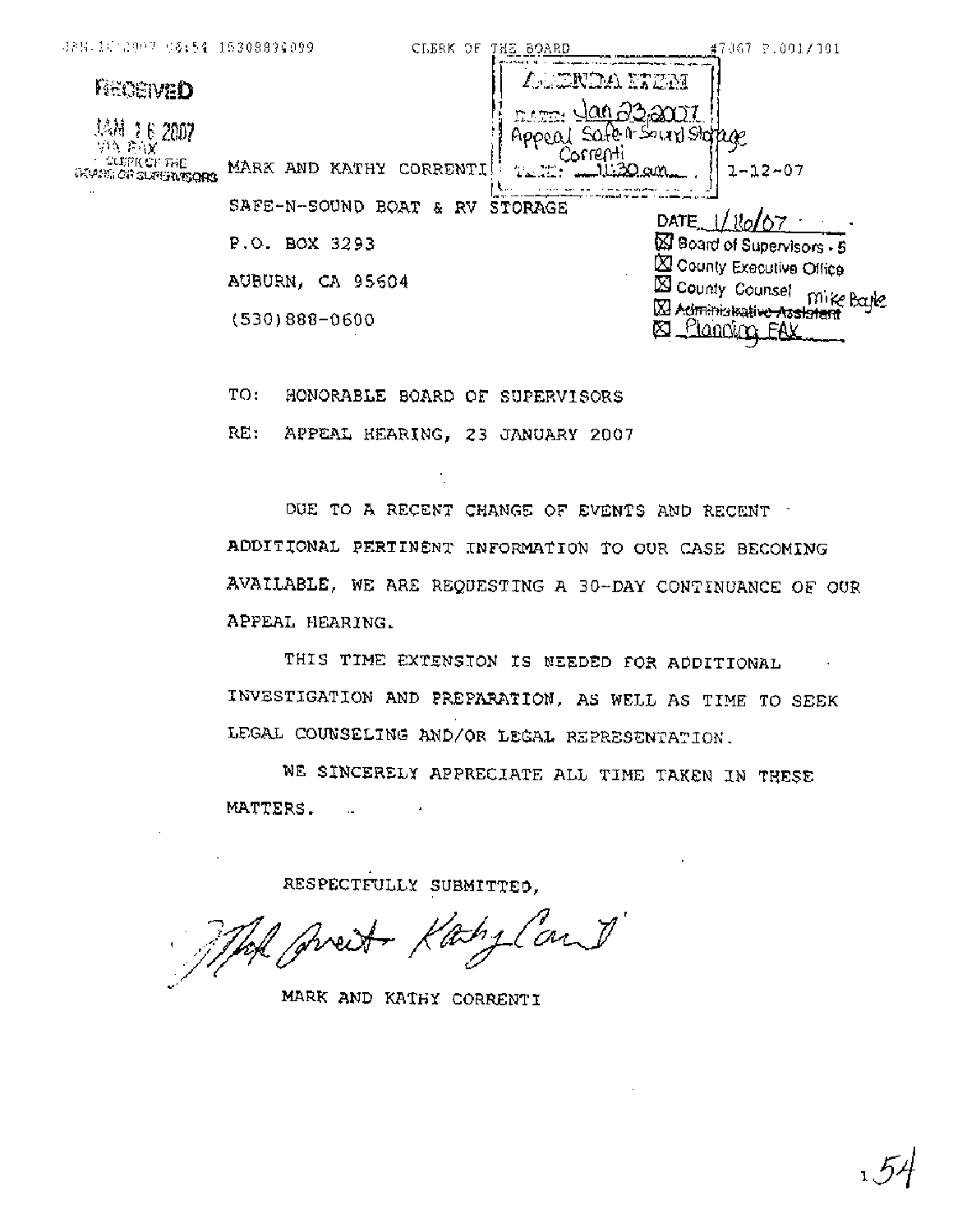**Mark and Kathy** Correnti  $2 - 23 - 07$ Safe-N-Sound Boat & RV Storage 1041 Sierra View **Circle RECEIVED**  Auburn, CA **95604**  FEB **2 3 2007** 

> PLACER COUNTY<br>ASSESSMENT APPEALS BOARD s∵o# tonu I

Dear Honorable Board Members,

**We** are **writing** to request **a** minimum of a **30-day**  continuance of our appeal hearing scheduled March 6, **2007,** at 10:OO a.m.

In addition, we are at this time **requesting** the report done by Terry **Butrym,** a private investigator hired by Mr. Kranz's **office-** This investigative **report addresses** some important issues to be raised at **our**  appeal **hearing.** 

**Should** we be denied access to this report, we request that Mr. **Butrym's** report,. at **the** least, be provided **to.all** Board members, as to be **implemented** into the decision-making process.

We appreciate the time **taken in these** very **important matters.** 

Respectfully submitted,<br>*Which Convent* 

Kark Correnti

 $+$  14  $+$ - MB  $\frac{1}{\sqrt{6}}$  ensured Tm.